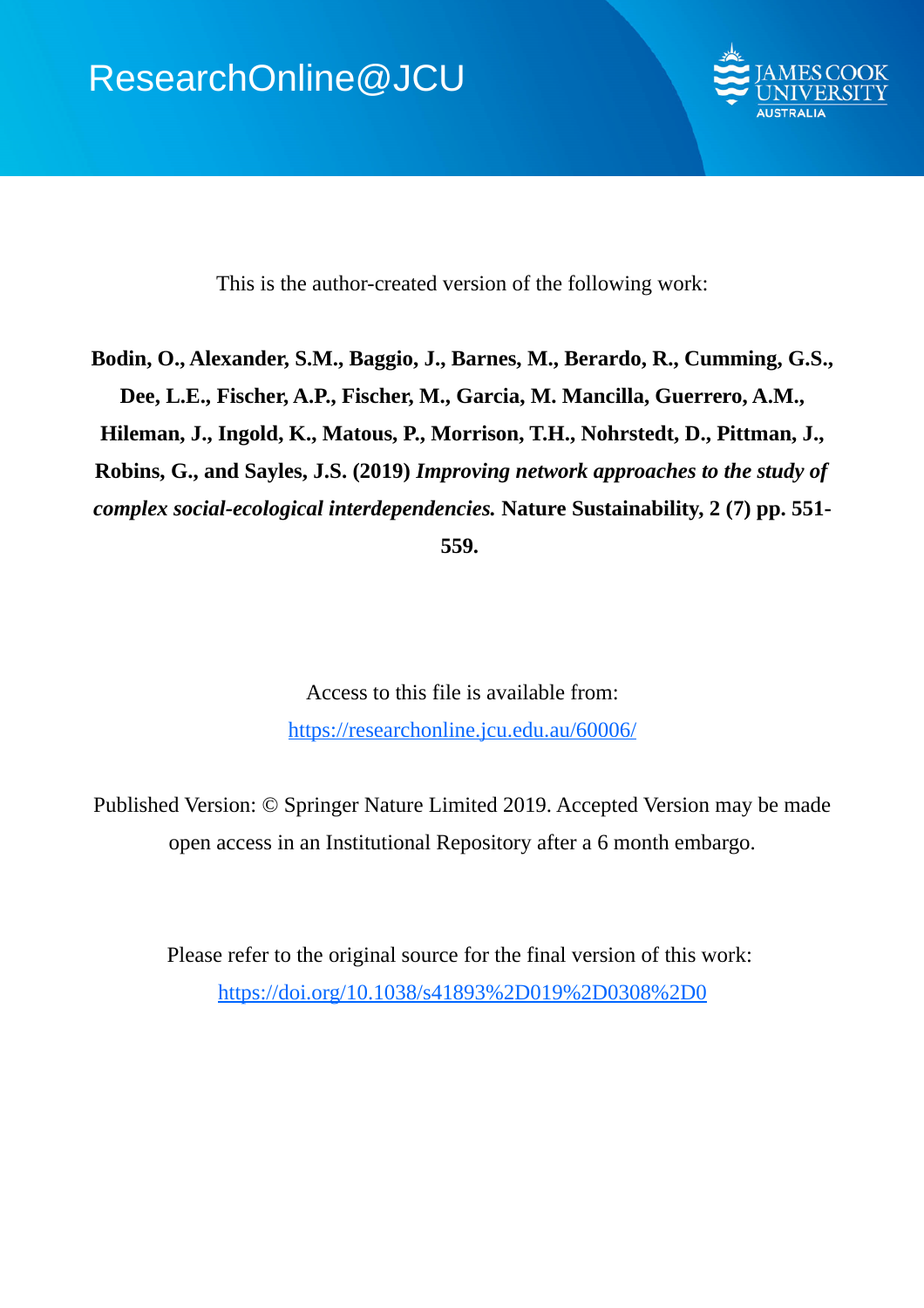# **Improving network approaches to the study of complex social-ecological interdependencies**

#### *This is the accepted version of the article published in Nature Sustainability (24 June 2019) https://www.nature.com/articles/s41893-019-0308-0 with DOI: 10.1038/s41893-019-0308-0*

Bodin, Ö.<sup>1\*</sup>, Alexander, S.M.<sup>2</sup>, Baggio, J.<sup>3</sup>, Barnes, M.L.<sup>4</sup>, Berardo, R.<sup>5</sup>, Cumming, G.S.<sup>4</sup>, Dee, L.<sup>6</sup>, Fischer, A. P.<sup>7</sup>, Fischer, M.<sup>8,9</sup>, , Mancilla-Garcia, M.<sup>1</sup>, Guerrero, A.<sup>10,11</sup>, Hileman, J.<sup>1</sup>, Ingold, K.<sup>8,9,12</sup>, Matous, P.<sup>13</sup>, Morrison, T.H.<sup>4</sup>, Nohrstedt, D. <sup>14</sup>, Pittman, J.<sup>15</sup>, Robins, G.<sup>16</sup>, Sayles, J.<sup>17</sup> *(alphabetic order after Bodin)*

<sup>1</sup> Stockholm University, Stockholm Resilience Centre, 10691 Stockholm, Sweden

<sup>2</sup> National Socio-Environmental Synthesis Center, University of Maryland, Annapolis, MD 21401, USA

<sup>3</sup> Department of Political Science and Sustainable Coastal Systems Cluster, National Center for

Integrated Coastal Research, University of Central Florida, Orlando, 32816, USA

<sup>4</sup> Australian Research Council Centre of Excellence for Coral Reef Studies, James Cook University, Townsville 4811, Australia

<sup>5</sup> School of Environment and Natural Resources, The Ohio State University, Columbus, OH 43210, USA

<sup>6</sup> Department of Fisheries, Wildlife, and Conservation Biology, University of Minnesota, St. Paul, MN 55108, USA

<sup>7</sup> School for Environment and Sustainability, University of Michigan, Ann Arbor, MI 48109, USA

<sup>8</sup> Department of Environmental Social Sciences, Eawag, 8600 Dübendorf, Switzerland

<sup>9</sup> Institute of Political Science, University of Bern, 3012 Bern, Switzerland

<sup>10</sup> School of Biological Sciences, The University of Queensland, Brisbane 4067, Australia <sup>11</sup> ARC Centre of Excellence for Environmental Decisions, The University of Queensland, Brisbane 4067, Australia

<sup>12</sup> Oeschger Centre for Climate Change Research, University of Bern, 3012 Bern, Switzerland

<sup>13</sup> The University of Sydney, Faculty of Engineering and Information Technologies, 2006 New South Wales, Australia

<sup>14</sup> Department of Government, and Center for Natural Hazards and Disaster Science (CNDS), Uppsala University, 75120 Uppsala, Sweden

<sup>15</sup> School of Planning, University of Waterloo, 200 University Ave W, Waterloo, ON N2L 3G1, Canada <sup>16</sup> Melbourne School of Psychological Sciences, The University of Melbourne, Australia; Faculty of Business and Law, Swinburne University, Melbourne, Australia.

<sup>17</sup> ORISE Fellow Appointed with the U.S. Environmental Protection Agency, Office of Research and Development, National Health and Environmental Effects Research Laboratory, Atlantic Ecology Division, Narragansett, Rhode Island, USA

\*corresponding author: orjan.bodin@su.se

#### Abstract

**Achieving effective, sustainable environmental governance requires a better understanding of the causes and consequences of the complex patterns of interdependencies connecting people and ecosystems within and across scales. Network approaches for conceptualizing and analyzing these interdependencies offer one promising solution. Here, we present two advances we argue are needed to further this area of research: (i) a** *typology of causal assumptions* **explicating the causal aims of any given network-centric study of social-ecological interdependencies; (ii) unifying research design considerations that facilitate conceptualizing exactly** *what* **is interdependent,**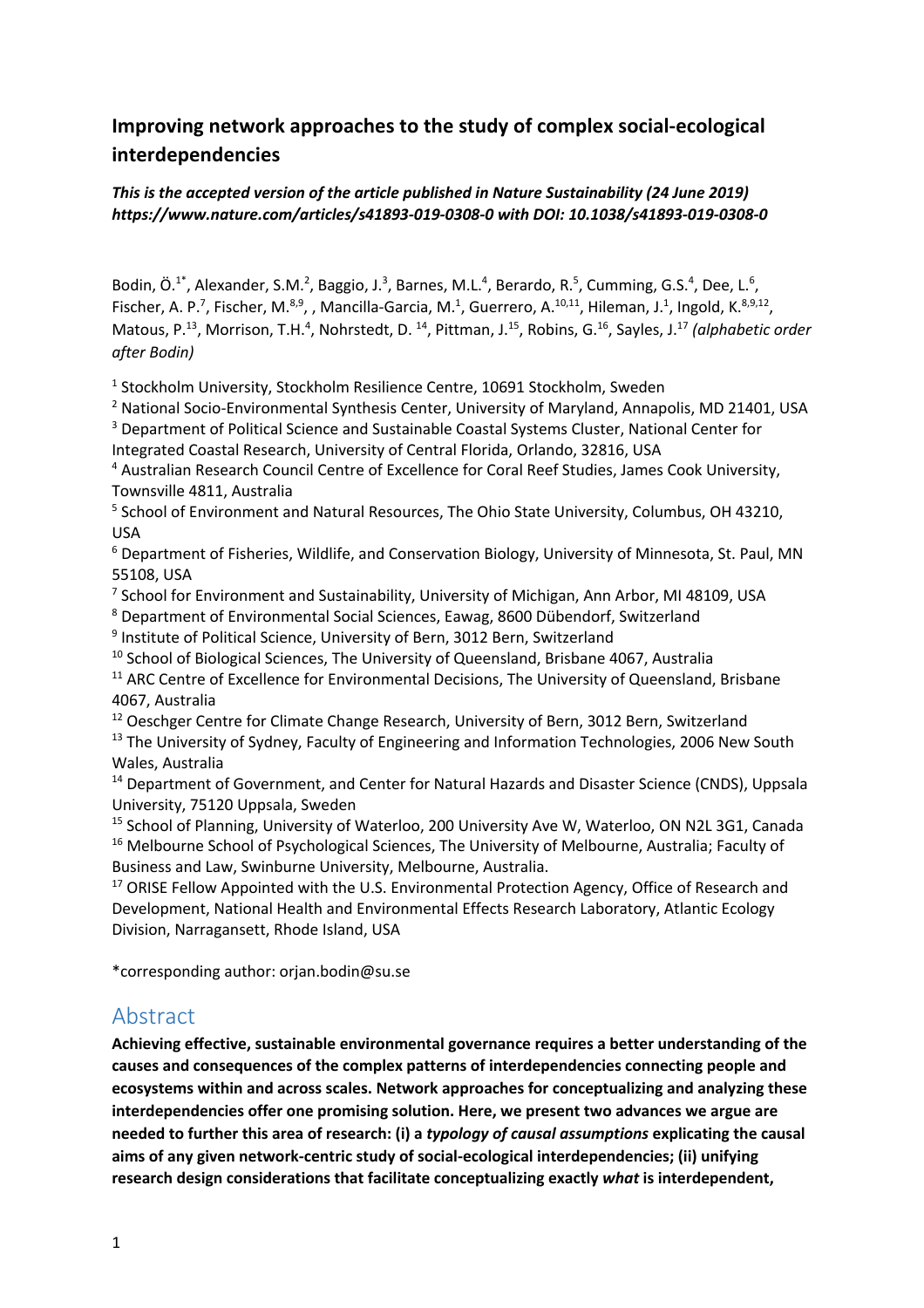**through what** *types* **of relationships, and in relation to what** *kinds* **of environmental problems. The latter builds on the appreciation that many environmental problems draw from a set of core challenges that re-occur across contexts. We demonstrate how these advances combine into a**  *comparative heuristic* **that facilitates leveraging case-specific findings of social-ecological interdependencies to generalizable, yet context-sensitive, theories based on explicit assumptions of causal relationships.** 

#### Introduction

The numerous ways in which people and ecosystems interact create complex patterns of socialecological interdependencies. Social-ecological interdependencies are characterized by unidirectional or bidirectional relationships within and between people and nature. These relationships create mutual dependence, where actions and outcomes in one component of a socialecological system can lead to actions and outcomes in another (either intentionally, or unintentionally)<sup>1</sup>. For example, changes in forest conservation policies in one country can, through far-reaching social-ecological interdependencies, lead to deforestation in another country<sup>2</sup>. The ways in which people and ecosystems currently interact are many, including extraction and trade of natural resources, various land uses, and the maintenance and utilization of local to global ecosystem services. Human population growth, coupled with, for example, continual increase of trade, economic development, and human- and species migration ensure that social-ecological interdependencies will continue to increase at scales ranging from local to global $1,3,4$ .

The crucial importance of such interdependencies in understanding causes, consequences, and possible solutions to environmental problems has long been recognized within the interdisciplinary scholarship on social-ecological (or coupled human-environment) systems<sup>5-7</sup>. Nonetheless, progress in precisely measuring and theorizing complex patterns of social and ecological interdependencies has been limited. The boundaries of scientific disciplines often define which interdependencies are taken into account; hence, either social or ecological interdependencies tend to be over-simplified, or even disregarded $8,9$ .

Network approaches, i.e. a perspective where a system is described and analyzed as a set of nodes and the various types of relationships that exist among them are described and analyzed as links, offer one solution for conceptualizing and analyzing complex social-ecological interdependencies (this does not, however, imply other approaches are unfeasible). As early as the 1930s, Moreno and Jennings demonstrated how basic social preferences among individual people concerning who they interacted with socially could lead to the formation of larger (community-level) social networks that exhibited strong, non-random patterns<sup>10</sup>. Within studies of ecology, antagonistic and mutualistic interactions among species, as well as species dispersal in landscapes, have long been analyzed as networks $11-13$ .

Recently, scholars have begun to conceptualize and analyze previously separated social- and ecological networks in concert to assess and theorize complex social-ecological interdependencies<sup>14–</sup> <sup>16</sup>. These 'social-ecological networks' explicitly represent social-ecological interdependencies; i.e., complex relationships within and between components of social-ecological systems (Box 1). Hence, the precise pattern of interdependencies becomes the subject of empirical enquiry. Using this approach, empirical studies have, for example, demonstrated that certain re-occurring patterns of social-ecological interdependencies among local resource users seem to be associated with more sustainable resource uses<sup>17</sup>. This type of research implies a shift away from social-ecological models and frameworks solely based on relationships within a set of variables (cf. ref. <sup>6</sup>) towards an approach strongly emphasizing interdependencies (links) between various different system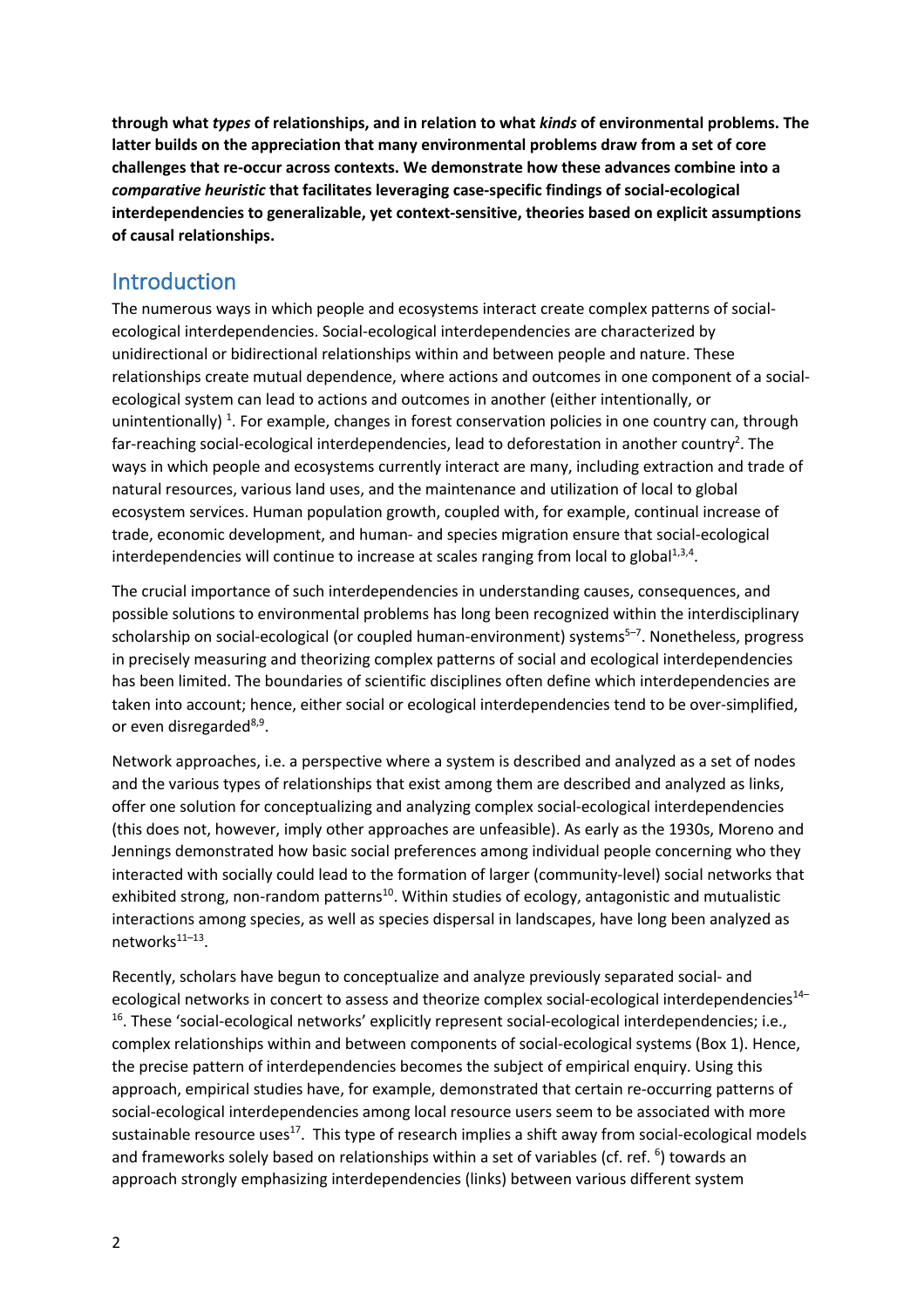components (nodes); hereby constituting an important addition to the existing rich social-ecological scholarship.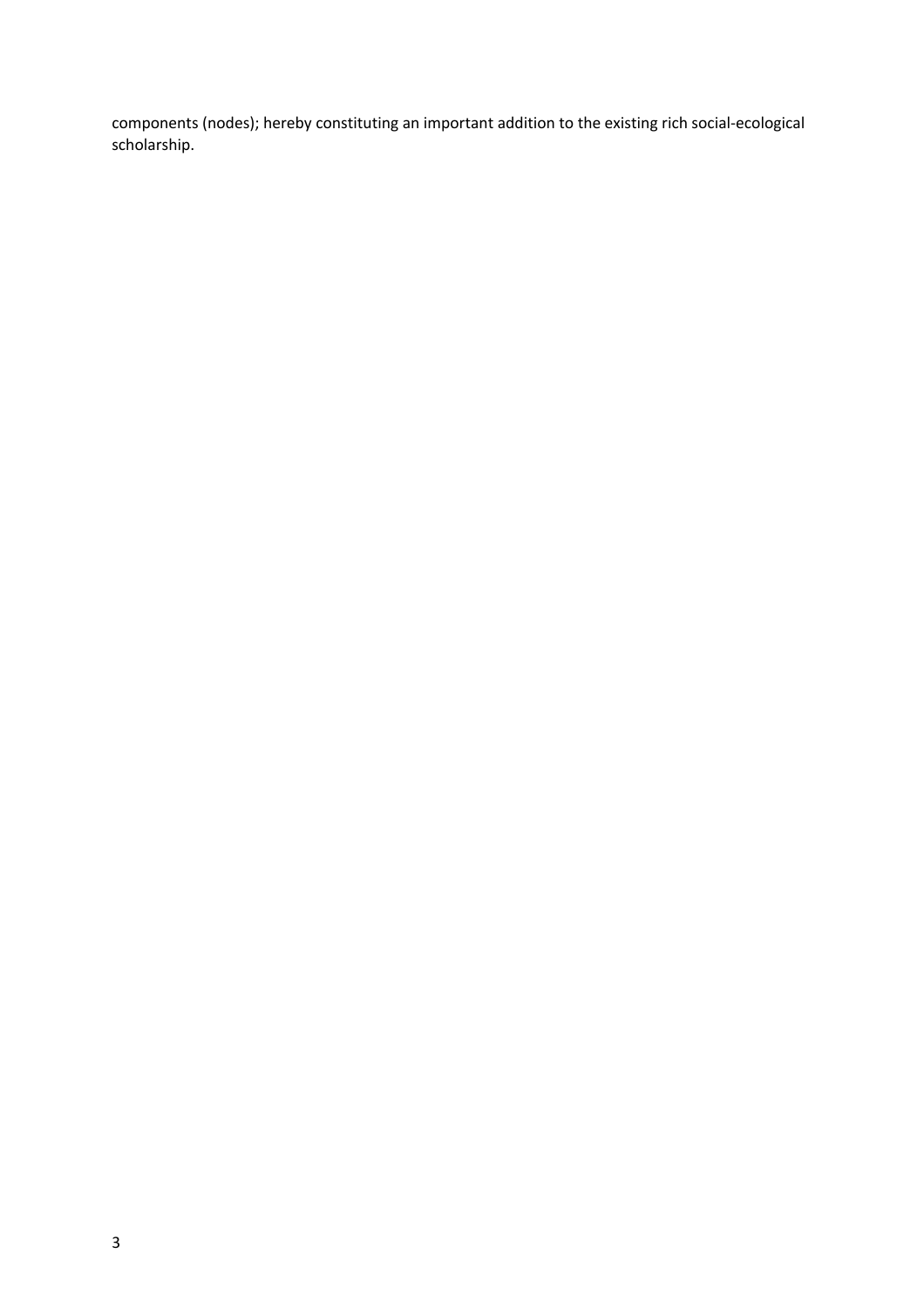# BOX 1 - A social-ecological network approach

As an integrative and interdisciplinary approach, a network representation of a social-ecological system incorporates a range of social and ecological/biophysical entities (nodes), as well as their interdependencies (links), in one model simultaneously $^{18}$  (Fig. 1a).

The choice of appropriate nodes and links varies from case to case depending on the phenomena under study. This critical step in the research design will be further elaborated in subsequent sections. Social nodes could be, for example, individual resource extractors, governments, NGOs, or non-physical actors such as institutions. Ecological nodes could be specific components of the biophysical environment, such as specific species or spatially separated habitat patches, but they could also represent higher-order and more aggregated biophysical forms or phenomena which do not necessarily exhibit a one-to-one mapping to a specific biophysical entity (e.g., eutrophication, climate change, etc.)<sup>19</sup>. If emphasizing the latter, the ecological network resembles a set of biophysically derived *issues* that could be more or less interdependent (Fig. 1b).

Examples of links in a social-ecological network include collaboration (between actors), competition (between species, e.g., preying on the same species; between firms, e.g., competing on the same market), and resource extraction (actors harvesting ecological resources). Numerous types of links can be investigated, either selectively one-by-one, or in a more combined fashion ('multiplexed' in network terminology, see Supplementary Information).



**Fig. 1. Describing social-ecological systems as social-ecological networks**. (a) An example from Madagascar, where actors (red nodes) represents clans, and where forest patches (green nodes) represent the forest patches that the actors are set to manage/utilize<sup>16</sup>. The links represent social ties based on e.g., kinship (red), ecological interdependency through species dispersal across the landscape (green), and social-ecological ties based on ownership or management authority of certain forest patches (blue). (b) A more abstract and aggregated description of a social-ecological system (coastal California, Oregon, and Washington, adapted from ref.<sup>20</sup>) where social nodes (redwhite triangles) are defined as an institution/policy devised to address certain problems, and ecological nodes (blue circles and green hexagons) are defined as key components of the ecological system entangled with other key components. The key components are conceived as management and governance targets; thus they constitute a series of interdependent 'issues' forming a 'issue network'.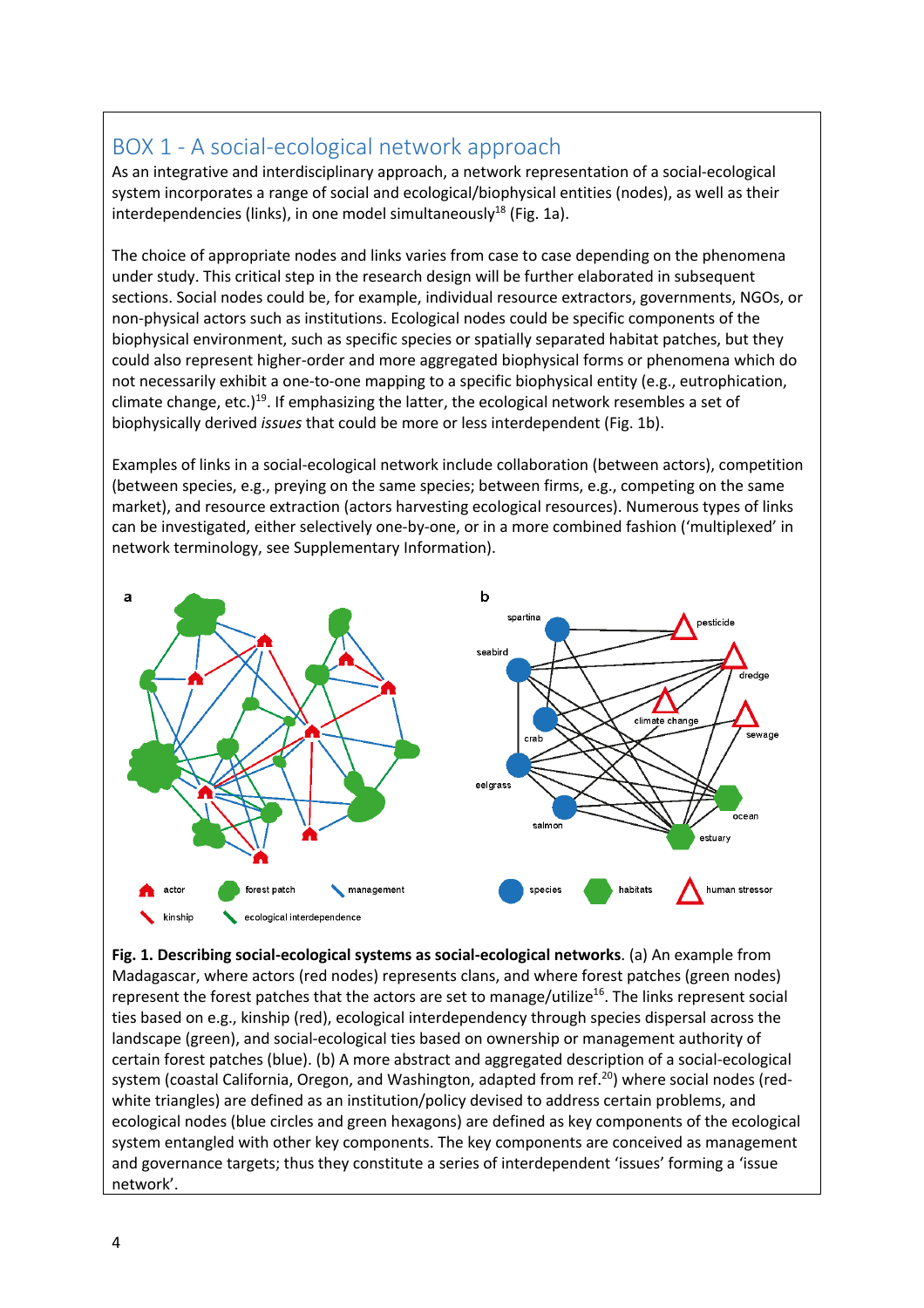The challenge now is to advance social-ecological scholarship beyond its early achievements. To develop a causal and theoretically grounded understanding of how social-ecological interdependencies drive or mediate outcomes in social-ecological systems<sup>21</sup>, and/or how interdependencies derive from different social-ecological processes, we emphasize the need to move beyond only measuring and describing patterns of social-ecological interdependencies. Studies expressing an explicit ambition to elaborate causal assumptions, and to empirically test clear hypotheses about causality, with the aim to build and develop theory are, however, still rare $2^{2-25}$ .

Building generalizable theory involves, among other things, aggregating insights about causality across a large body of studies. This endeavor encompasses disentangling idiosyncrasies of casespecific findings and insight by taking various contextual and research design factors into account. Thus, seeking an all-encompassing causal relationship between even two factors is a daunting task when investigating a series of cases in heterogeneous contexts at different scales. Inappropriate case comparisons can lead to misleading or irrelevant conclusions. Moreover, perceived and real heterogeneity among cases can deter scholars from engaging in comparative analyses, thereby leading to missed opportunities to develop broader insights.

To address this gap, we provide two key advances: (i) *a typology of causal assumptions* explicating the causal aims of any given network-centric study of social-ecological interdependencies; and (ii) a set of *unifying research design considerations* applicable when conceptualizing complex patterns of social-ecological interdependencies as networks. The former also involves elaborating what research methods and analytical approaches are suitable for what causal aims. The latter encompasses a set of considerations on how to best describe the study object as a network of nodes and links, and an analytical perspective that builds from a realization that there are certain core aspects of environmental problems that re-occur across multiple contexts and scales. Acknowledging these core aspects facilitates the development of *middle-range* theories<sup>26</sup> that are generalizable, albeit only within certain bounds. We draw from previous studies to demonstrate how these advances combine into a *comparative heuristic* that facilitates leveraging case-specific findings of socialecological interdependencies to generalizable, yet context-sensitive, theories based on explicit assumptions of causal relationships

# Towards causal understanding

We acknowledge that defining, assessing and thinking about causality is approached differently across disciplines and research traditions. Here, we elaborate causality in a strict network context and in its simplest and broadest form, i.e., when A (the cause) gives rise to B (the effect). Socialecological networks can be causally linked to social and ecological outcomes in both directions. For example, a landscape where species are confined in certain patches of habitat and where species' abilities to disperse across the landscape is limited (but not impossible) implies that their genetic composition tends to be more or less locally clustered<sup>27</sup>. The structural characteristics of a network representing such a landscape, where habitat patches are defined as nodes and where species' abilities to disperse between pairs of patches are defined as links, thus captures a *cause* for how genes are distributed (the *effect*).

Conversely, sometimes the network itself may be the phenomenon or outcome of interest, in other words, the dependent variable. Seeing the network itself as an outcome (the effect) implies a different directional assumption about causality. Here, the structural characteristics of the network – the patterns of nodes and links – are typically treated as the observable empirical fingerprint left by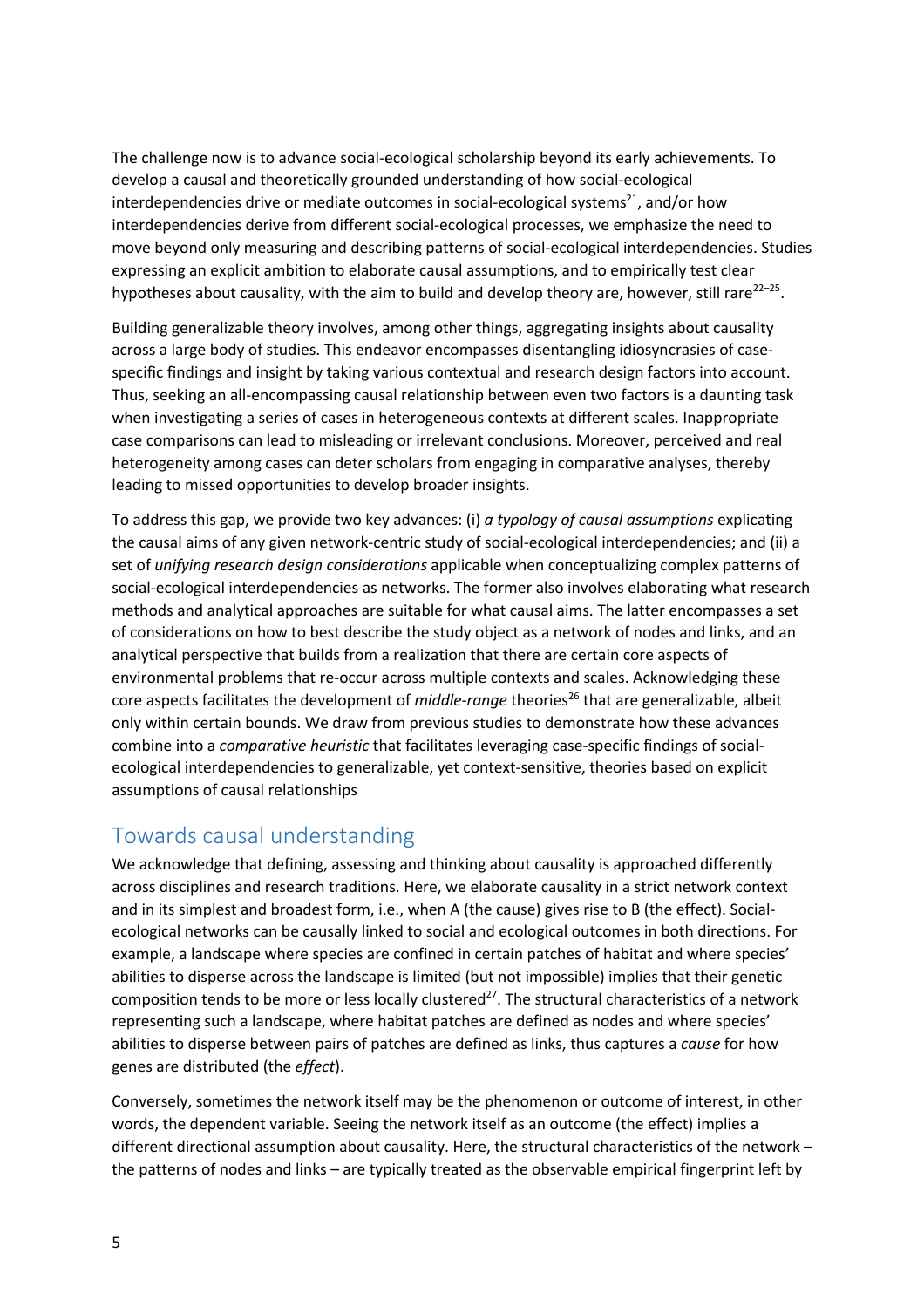latent, and often unobservable, processes. Depending on the directionality of the causal assumption, different analytical methods in analyzing the networks are preferable (Supplementary Information).

To advance a network-centric causal understanding, we therefore argue that a network lens needs to involve more than measuring and describing patterns of social-ecological interdependencies. To this end, we clarify a *typology* of different causal relationships linking various social-ecological patterns with different social-ecological processes and outcomes that researchers can use to clearly situate their causal assumptions (Table 1). We argue that this typology represents a first important step to begin unlocking the potential of the network approach to link empirical investigations of social-ecological interdependencies with more fundamental theoretical understandings of how such patterns came about, and/or how they can lead to certain social-ecological outcomes.

**Table 1** – Typology of causal relationships and whether the network represents the cause or the effect (first four types of causality adapted from ref. $^{28}$ )

| <b>Type of causality</b>                                   | <b>Direction of causal influence</b> |
|------------------------------------------------------------|--------------------------------------|
| <b>Basic types of causality</b>                            |                                      |
| Influence/diffusion. Network ties influence how            | Network->Individual node             |
| individual entities/nodes are influenced by other          | (Macro->micro)                       |
| entities/nodes (e.g., diffusion of knowledge and           |                                      |
| norms, spread of diseases or movement of species           |                                      |
| populations, etc.)                                         |                                      |
| Selection. Individual entities/nodes choose network        | Individual node->Network             |
| partners based on other individuals' attributes (e.g.,     | (Micro->Macro)                       |
| similarity in educational background, species              |                                      |
| abundance in food webs, etc.).                             |                                      |
| Global network outcome. The structure of the               | Network->System level social-        |
| network, and the distribution of nodal attributes, give    | ecological outcome                   |
| rise to certain global outcomes (e.g., people being        | (Macro->Macro)                       |
| part of dense social networks are more apt and able        |                                      |
| to engage in collective action, a food web composed        |                                      |
| of different clusters is more robust to perturbations)     |                                      |
| Compounded causalities                                     |                                      |
| Co-evolution. Network structures (selection) and           | Individual node<->Network            |
| individual attributes (influence) co-evolve over time      | (Micro <- > Macro)                   |
| (e.g., fishermen select certain species as targets based   |                                      |
| on whether they are catchable given their current set      |                                      |
| of gears. The targeted fish stocks decline as a            |                                      |
| response to the fishing pressure, thereby influencing      |                                      |
| food web dynamics in the marine environment).              |                                      |
| Global outcomes derived from and mediated by               | Individual->Network->System          |
| individual choices and behaviors in networks.              | level social-ecological outcomes     |
| Individual entities engage with other individuals to       | (Micro->Macro)                       |
| meet certain objectives (i.e., objectives that are not     |                                      |
| confined solely to what individual entities can            |                                      |
| accomplish by themselves). The specifics of these          |                                      |
| objectives partly explain choices of network partners      |                                      |
| (selection), but the aggregation of these choices          |                                      |
| influence network structures, thereby affecting both       |                                      |
| individuals' behaviors (influence/diffusion), and          |                                      |
| collective outcomes <sup>a</sup> (global network outcome). |                                      |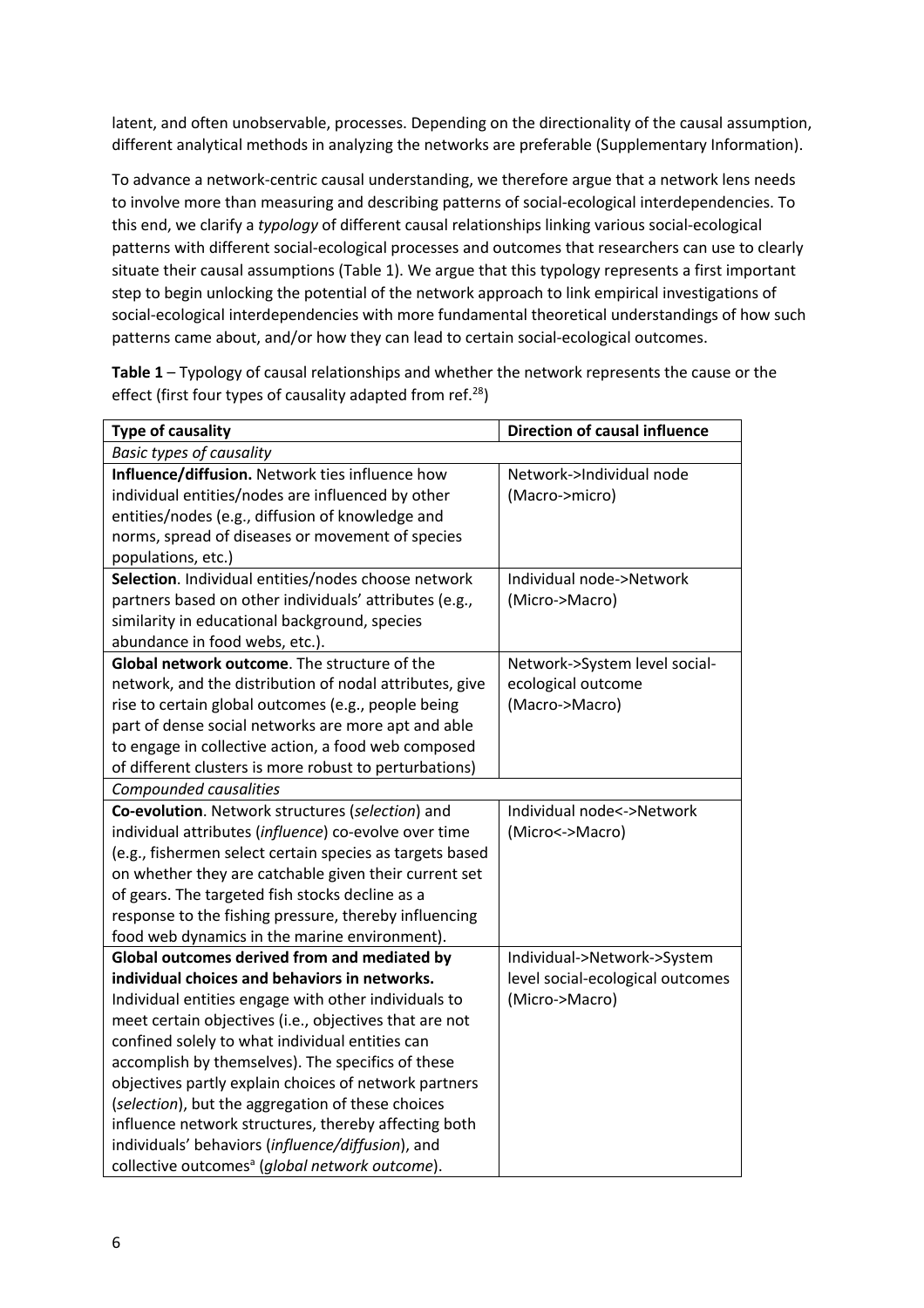*a An example from the social domain is coordination, when actors perceive a need to connect socially to better synchronize their efforts to effectively solve a commonly agreed-upon collective problem. A coordination problem is distinct from a cooperation problem, where the collective problem is characterized by incentives to free-ride on others' efforts and/or the existence of disagreements on how to best address the collective problem. Actors' perceptions of which type of collective problem they face will determine their preferences in how they choose to engage with other actors ('Risk hypothesis'* <sup>29</sup>*). Thus, this type of causal assumption involves but extends beyond "selection" since it assumes that individual choices to form specific network ties is partly based on other factors that others' attributes. Further, the form and shape of the social networks that emerge as the result of these choices also determines how well they, as a community, are able to address the coordination problem ("global network outcome").* 

It is important to note that real world phenomena are typically not explained through a single, clear, unidirectional path linking a cause to an effect. In any complex social-ecological system, there can be multiple causal processes operating simultaneously (e.g. compounded causality, Table 1). One might observe equifinality (multiple pathways leading to the same end state), multifinality (a causal pathway can, depending on the context, lead to different end states), intertwined causal pathways, and various feedback and co-evolution mechanisms can blur the distinction between causes and effects<sup>2530</sup>. Of course, it is desirable to simplify complex research problems to enable tractability and ease of interpretation, but there may be a fine line between an overly complex and opaque explanation and an oversimplification that hides deeper underlying conclusions. For this reason, we think it is essential to theorize carefully about basic causal processes, in order to ensure that their combinations in any particular social-ecological system may be better understood and parsed out empirically. We argue that the use of our typology of causal relationships facilitates such a process, and makes assumptions about causality more transparent.

Any full consideration of causality will require longitudinal data, and thus it is desirable for researchers to collect such data to the extent it is possible. There are a variety of analytical methods available from different scientific disciplines studying networks that can readily be adapted to analyze integrated social-ecological networks longitudinally (or otherwise), including methods that seek to disentangle network selection and influence causal effects (Table 1, Supplementary Information). However, we also acknowledge the many practical difficulties and the high costs associated with gathering longitudinal social and ecological network data. Consequently, assessing causality and developing generalizable theories is strengthened by applying a multitude of approaches, and by triangulating insights drawn from different methods $31,32$ .

Small-scale experiments, either in a laboratory environment or in the field, are very useful in testing detailed causal assumptions empirically, such as human behaviors in relation to environmental issues $33$ . Although experiments are the "gold standard" in science, they can, however, suffer from reduced realism and generalizability to other contexts. Another approach that can aid investigation of causes and effects is simulation studies, where the potential implications of various assumptions about causal relationships can be formally modelled and explored in a virtual testbed<sup>25,34</sup>. Finally, in some cases it might be possible to conduct large-scale experiments through on-the-ground interventions (or via 'natural experiments' such as when new policies are being implemented). For example, by deliberately creating new social network ties, it may be possible to directly observe the social-ecological outcomes these ties are responsible for with data collected both before and after the change was induced $35$ .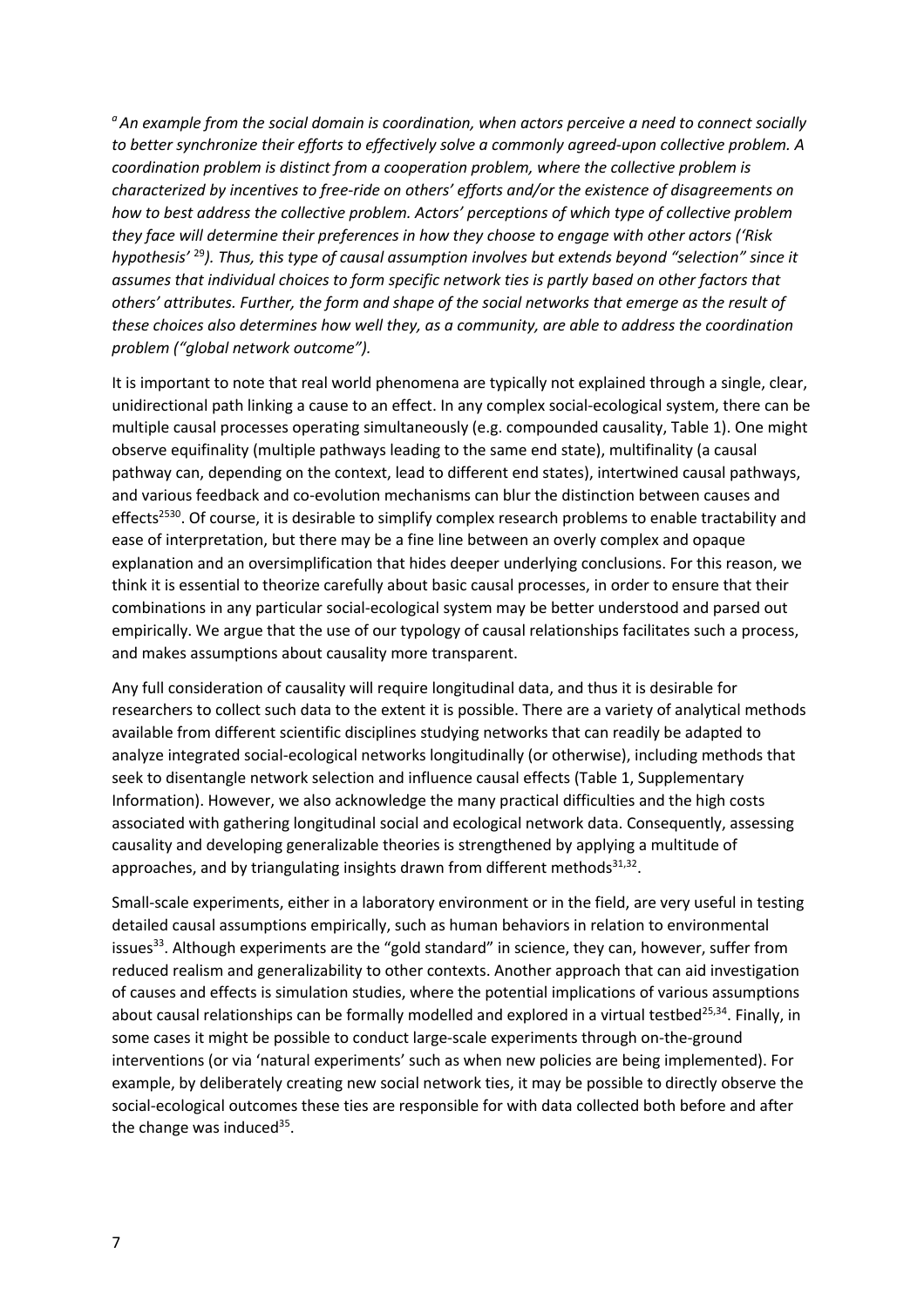# Unifying research design considerations

While clearly acknowledging the value of all efforts made to collect longitudinal data and in applying methodological triangulation (or just methodological pluralism<sup>36</sup>), we still emphasize the value of cross-sectional real-world empirical case studies. Albeit burdened with difficulties in quantitatively assessing causality, case studies will nonetheless remain of crucial importance in moving this research forward. One key reason is that case studies allow the researcher to gather complementing quantitative data and rich qualitative data that not only helps to contextualize the study, but also to infer causality. For example, isolating network effects will require additional information on potentially competing explanations for observed outcomes. Similarly, when the network itself is the object of study (i.e., the dependent variable), information on contextual factors contributing in shaping the formation of the network will also be needed. In this section, we therefore elaborate a number of research design considerations and analytical perspectives that, if followed, would not only help individual researchers interested in conducting case studies using a social-ecological network approach to overcome initial barriers, but also build towards a common heuristic facilitating cross-case comparisons in a post-hoc manner.

#### Aggregation – defining adequate nodes and links

The social-ecological network approach describes objects or phenomena under study as nodes and links (Fig. 1). Obviously, the ways in which this description is done must be driven by the underlying assumptions and theories associated with the research objectives. Thus, every study needs to carefully consider its own empirical and theoretical specifications and act accordingly. Nonetheless, unifying research design considerations – applicable across contexts and scales – could make it possible and feasible to construct a research protocol providing guidance on how to define nodes and links in a context-sensitive and flexible way, while paving the way for social-ecological network research to provide insights that reach beyond the idiosyncrasies of single case studies (cf. ref.  $^{37}$ ).

A starting point is to define what kinds of human-nature relationships are in focus. These socialecological links represent interactions between a social entity or issue (social node) and a biophysical entity or issue (ecological node). Thus, defining these interactions is inherently tied to defining what the most relevant social and ecological nodes are (this is further elaborated in the Supplemental Information). Prototypical examples of environmental problems often arise when human users (over)harvest units of common-pool or open-access resources, e.g., timber, fish species, or large mammals. In such cases, it is often pragmatic to define these natural resources as ecological nodes, the actors primarily engaged in their extraction as the social nodes, and their extractions as links connecting social and ecological nodes (cf. Fig. 1a). However, social-ecological interactions are often tied to specific functions that are produced by assemblages of biophysical entities and processes. In these cases, a more inclusive or aggregated approach in defining ecological nodes may be more appropriate<sup>15</sup> (Fig. 1b). One example of such aggregation is the concept of ecosystem services, which is increasingly being used in environmental management and governance. Other examples of when a higher-order aggregation may be more appropriate are, for example, when more systemic biophysical phenomena typically being addressed (and possibly also defined) at higher societal and administrative levels are the focus of the investigation (e.g., invasive species, climate change, biodiversity loss, eutrophication, see Fig. 1b and ref.<sup>20,38</sup>).

Often, the most appropriate level of aggregation of ecological/biophysical entities will coincide with geographic scale, yet it can also be related to the degree of complexity of underlying ecosystems. In particular, the relevance of specific individual biophysical entities in a highly complex system with many different types of ecological interdependencies may be low, and in such cases, it may be more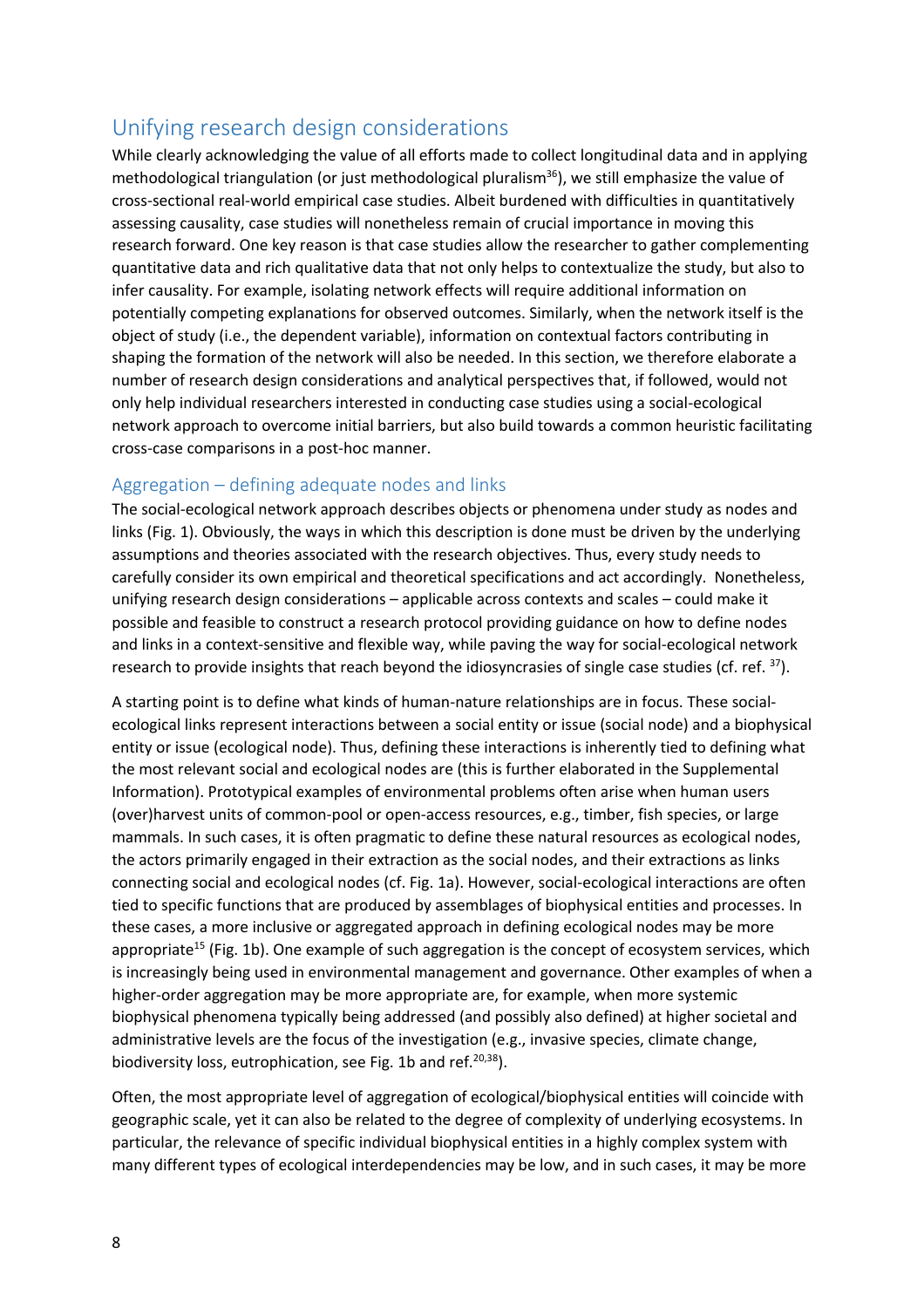useful to define ecological nodes at an aggregated level (analogous to not being able to see the forest for the trees). Similar reasoning is applicable to what constitutes a relevant definition of a social node. It could range from the conceptualization of a node being an individual farmer, to various forms and sizes of aggregated social entities ranging from organizations, firms and public agencies, to more abstract social forms such as practices and institutions (Fig. 1B, Supplementary Table S1).

Naturally, everything that humans derive from nature is produced by ecosystems, and not by one specific type of biophysical entity in isolation. Thus, even if single biophysical entities are defined as ecological nodes by themselves, these nodes are dependent on other ecological nodes. Thus, it is important that these key ecological interdependencies are also captured in the network model as links connecting ecological nodes (see Fig. 1). This of course also applies in cases with ecological nodes being defined as aggregates (for example, ecosystem services result from numerous types of interactions across many different ecological entities, and therefore ecosystem services are themselves interdependent to a varying extent<sup>39</sup>).

The issue of defining social links also affects issues of case comparability. This involves an informed understanding of the type of relations (or interdependencies) that are important to consider for a given case (Supplementary Table S1). In much of the existing network-centric research on governance and management, various types of collaborative relationships between actors are often at focus. These types of relationships, however, do not always lead to desired outcomes. Instead, less 'pro-social' relationships between actors building on power asymmetries and various conflicts of interest may sometimes be more important to consider $40,41$ .

This unifying logic (i.e. the conceptualization of social-ecological interdependencies as the starting point and the appropriate levels of aggregation that follows from there) facilitates telescoping in and out across multiple geographical scales and levels of social and ecological aggregation. Even more importantly, it promotes comparability, although it does not imply that the same results are to be expected despite the type(s) and level(s) of aggregation. Rather, it reduces the possibility that any revealed substantive differences between cases are not just artifacts derived from applying different guiding principles when conceptualizing what constitutes nodes and links, at similar and/or different levels of aggregation. For example, are individuals' behaviors comparable with the behaviors of nation states? Perhaps in some specific cases; yet certainly not in all cases. A benefit from being clear on the issue of aggregation when defining nodes and links is that it makes it possible to avoid making any such indirect or unintended assumptions of scale invariably, while also making it possible to empirically test if, when, and why scale invariability might indeed be in place.

#### Disentangling recurring sets of core governance challenges

Every environmental problem has its own history, and is situated in its own specific social- and ecological context. Despite this, we argue that the *nature* of an environmental problem in any given case is not inherently unique, but instead reflects a series of core *governance challenges* that occur repeatedly across many different cases and contexts (cf. ref.<sup>38</sup>). For example, it has been demonstrated over the last several decades that common-pool or open access natural resources (e.g., local or migrant fish stocks, clean water or air, etc.) present what we here define as a core governance challenge that occurs across many places and geographical scales, albeit in widely different forms and shapes <sup>42</sup>.

A given case often experiences a range of such core challenges simultaneously, although the relative intensity of individual challenges may differ. For example, even if a specific case partly suffers from unresolved common-pool resource dilemmas, the potentially most devastating environmental threat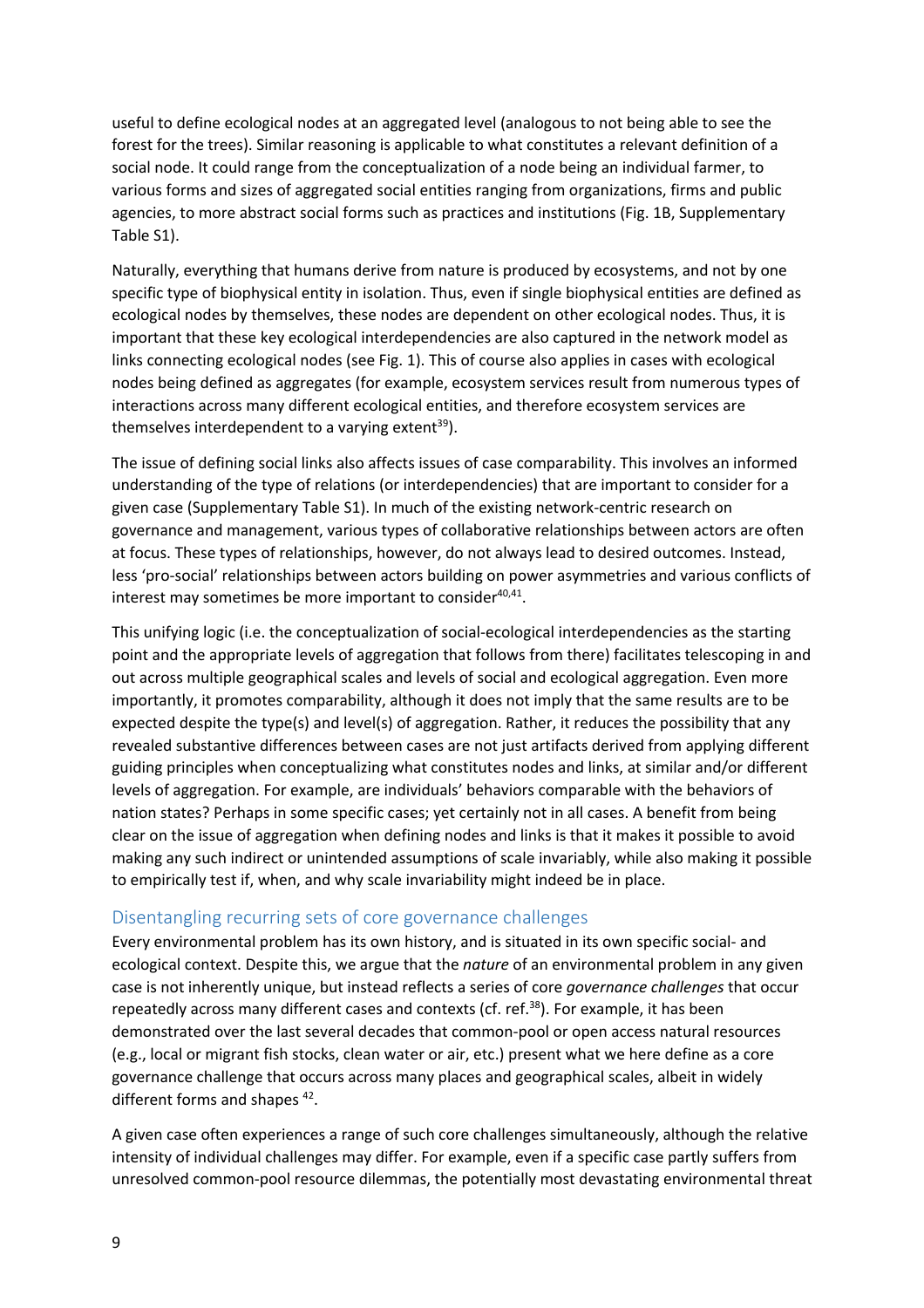(and therefore most pressing and dominating governance challenge) might be the possible intrusion of invasive species 43. Hence, most, if not all, real world environmental problems can be understood as a composition of one or more of these core governance challenges<sup>18,38,44-47</sup>. Furthermore, our previous arguments on equifinality, multifinality, and complex causalities also apply here. For example, different cases facing similar environmental problems can nonetheless experience substantial differences in terms of what specific core governance challenges prevail.

Increased precision in comparative analyses could thus be accomplished by disentangling the idiosyncrasies of case-specific environmental problems in order to place them into sets of comparable core governance challenges. This applies irrespectively of the specific reasons why a given case experiences a certain set of core governance challenges. Hence, this approach would not only help to avoid inappropriate and potentially misleading comparisons, it would enable casespecific knowledge spanning diverse and heterogeneous social-ecological systems to accumulate. In that way, it facilitates the development of middle-range theories (e.g. ref.<sup>26,48</sup>). Middle-range theories are applicable and generalizable only within certain bounds, defined by contextual differences<sup>49</sup>. In other words, focusing on specific sets of core governance challenges when conducting social-ecological network-centric studies implies taking a middle-range theory approach to try and maximize the generalizability of insights across contexts, but without compromising the validity of such generalizations.

Here, we elaborate three different core governance challenges that have been the focus of many existing network-centric studies in the environmental domain. First, we emphasize "scale sensitivity/fit," a core challenge that arises from the multiscale characteristics of both ecosystems and societies. It derives from the long standing realization that social-ecological systems are characterized by different social and ecological processes operating at different temporal and spatial scales (often referred to as social-ecological, or scale, mismatch<sup>50</sup>). Importantly, if these processes are not reasonably aligned – implying a lack of social-ecological *fit* – attempts to govern for sustainability will struggle since managing actors are inherently limited in their abilities to address environmental problems at appropriate scales. Often, ecological structures and processes operates at scales beyond the reach or jurisdiction of managing actors, thereby limiting their abilities to apply measures at scales where they would be most effective<sup>51</sup>. "Resource competition" represents the second core governance challenge, and essentially captures all cases where a multitude of actors are extracting or utilizing limited and shared/common ecological resources<sup>42</sup>. Lastly, the third core governance challenge is that of "sequential sensitivity," which describes cases where the order in which different management activities are executed is important for effectively addressing a specific environmental problem. An example of this could be how to stop the spread of an invasive species in the most effective way, where the applied sequence of different eradication measures is crucial for success and therefore poses challenges regarding coordination among managers $52-54$ .

# A comparative heuristic

By combining these considerations of recurring core governance challenges with our research design considerations related to levels of aggregation, we arrive at a two-dimensional structure suitable for situating multiple cases in cross-case comparisons (Fig. 2). We have focused here on the three core challenges represented in much of the network-centric literature of environmental governance to date. Yet, what is considered a suitable categorization of core challenges should evolve as more studies are conducted and new insights made; as should a more precise definition of aggregation levels. Therefore, we expect this structure to be refined over time – what is present here is a foundation for guiding cross-case comparative studies.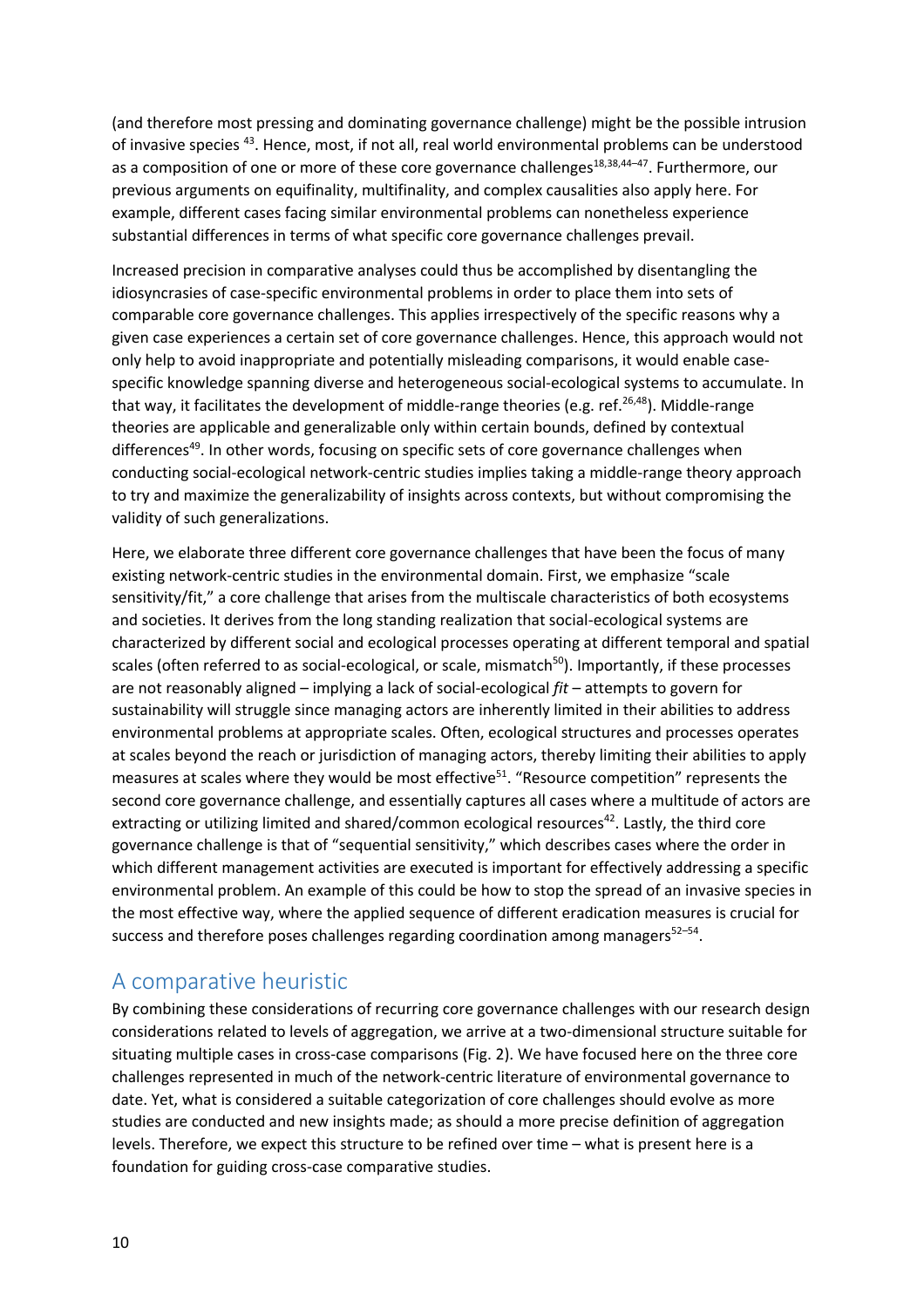

*Fig 2. A heuristic for facilitating comparable social-ecological network studies. The matrix serves as an initial foundation, together with the typology of causal relationships in Table 1, for gathering and synthesizing studies across contexts in an effort to develop empirically informed insights regarding the causal relationships between social-ecological structures, processes, and outcomes. The columns capture different core governance challenges, and the rows different levels of aggregation. Comparisons within a matrix element (i.e., a row and a column) can reveal insights across different contexts for a given level of aggregation and core governance challenge. Comparisons across core governance challenges for a given level of aggregation (an entire row, or certain sets of individual core challenges) can reveal generic insights valid across different core governance challenges. Comparison across levels of aggregation for a given type of core governance challenge can provide insights both within and across aggregation levels, and also get at cross-level interdependencies (or identify possible "scale breaks" where e.g. insights applicable at a certain level do not hold as the level of aggregation changes). There are more core governance challenges than what is depicted here, and future research might described/categorized them in other ways. Further, any given case often experiences more than one core governance challenge; thus some cases will apply to (and thus appear in) more than one column (observe that a case might appear in two core challenges not next to each other as they are visually presented here).* 

Furthermore, the core governance challenges depicted here derive from different biophysical and human-nature characteristics of social-ecological systems. Other types of governance challenges that derive from, for example, the socioeconomic domain are also important (e.g., asymmetric power relations, exclusion of user groups, lack of adequate institutions, etc.). These other challenges are to be seen as either contributing explanatory factors, factors to explain (i.e. dependent variables), or factors that can be associated with certain core challenges, patterns of socialecological interdependencies, and/or social-ecological outcomes. An example on how other factors can be associated with certain network patterns derives from current research on conflicting coalitions. Conflicting coalitions can be described, understood and analyzed in a social network context as subgroups of actors that are socially tied to each other but not to other subgroups<sup>60</sup>.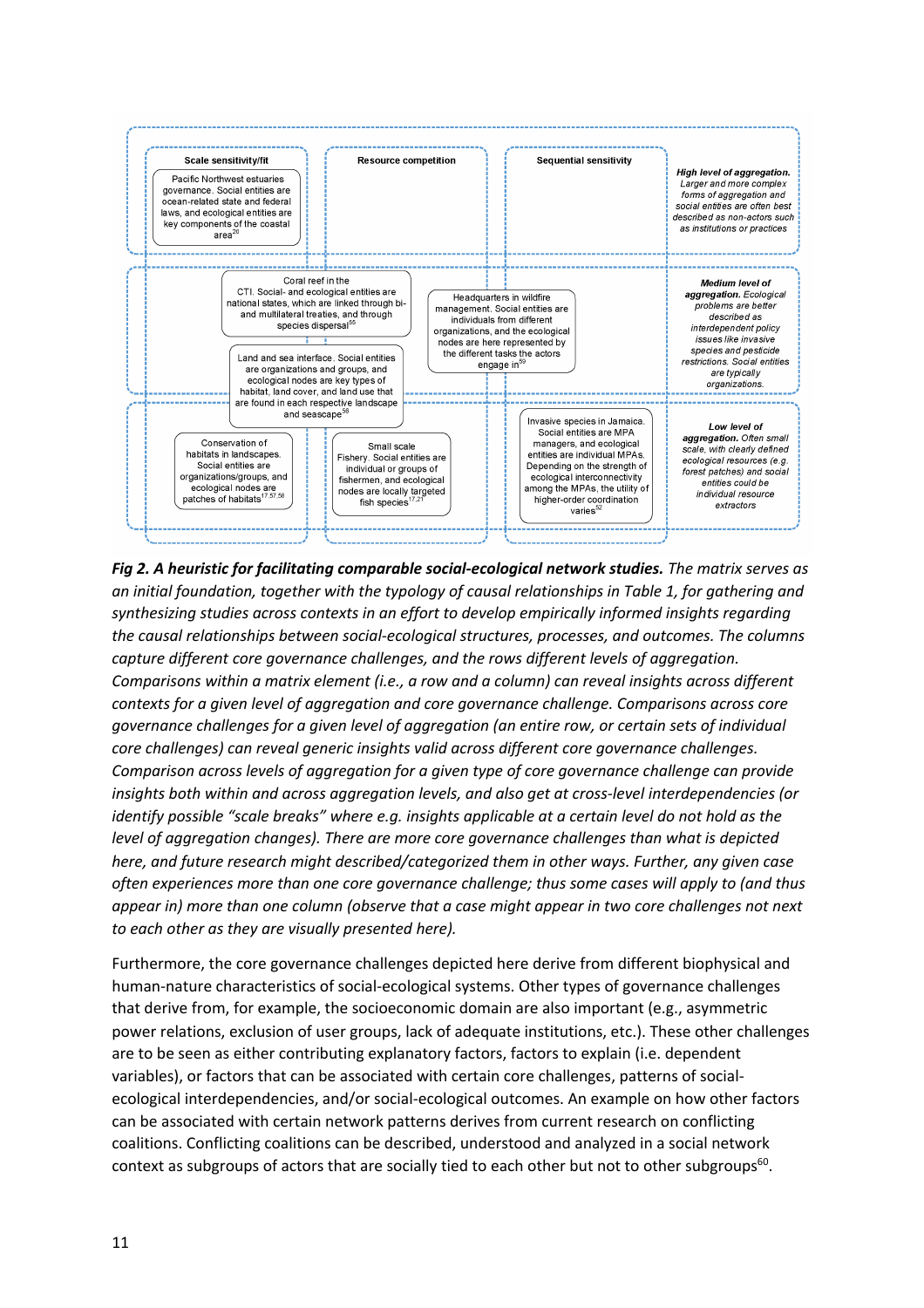Ordering cases according to their level of aggregation and their core governance challenges significantly reduces the chance of cross-case comparisons not taking key contextual and research design differences into account. However, it will not necessarily enhance an elaborated causal understanding when conducting social-ecological network research. Our typology of causal assumptions, instead, contributes to elaborated causal understanding. Hence, by combining our research design considerations leading up to the two-dimension structure for case comparisons (Fig. 2) with our typology of causal assumptions (Table 1), we arrive at a *comparative heuristic*. This heuristic can significantly further our causal understanding of the role and impact of complex patterns of social-ecological interdependencies in understanding causes, consequences, and possible solutions to environmental problems.

#### Applying the heuristic

To demonstrate the applicability of the proposed heuristic, we used it to retrofit a series of previous network-centric case studies and investigate the core challenge of 'scale sensitivity/fit' (Fig. 2). We investigated (i) if these studies explicitly tried to understand why and how different social and ecological nodes aligned (or not) in certain ways ("Selection", Table 1); and/or (ii) if they sought to explain social-ecological outcomes ("Global outcomes", Table 1). The issue of scale sensitivity/fit has been a key focus for numerous studies over the last couple of decades<sup>51</sup>. In spite of this, we still lack a commonly agreed upon definition of what exactly constitutes a good fit, and how it could be measured. Accordingly, it remains to be seen to what extent mismatch is important in explaining social-ecological outcomes<sup>61</sup>. Our comparative analysis, encompassing different levels of aggregation and contexts, thus also provides an indicative synthesis of studies addressing social-ecological mismatches.

A set of seven studies using explicit social-ecological network models was identified through a series of searches (Table 2). First, we looked at studies referring to an early article that to our knowledge was the first to explicitly elaborate integrated social-ecological networks<sup>14</sup>. Secondly, we relied on web searches using keywords such as "social-ecological networks", "social-ecological", and "institutional fit". Finally, all authors did their own inventories of their personal libraries of published studies. Given that this type of network-centric research is still in an early phase, in combination with our substantive focus on social-ecological fit, these searches capture the bulk of relevant studies.

| <b>Case locality</b>            | Propensity for closed four cycles <sup>b</sup>  | <b>Propensity for closed</b><br>triangles <sup>c</sup> |  |
|---------------------------------|-------------------------------------------------|--------------------------------------------------------|--|
| Highest level of aggregation    |                                                 |                                                        |  |
| <b>Pacific Northwest</b>        | Not tested statistically, however large         | Not tested nor                                         |  |
| region of the USA <sup>20</sup> | variation observed. There were qualitative      | elaborated                                             |  |
|                                 | indications of deliberate efforts to increasing |                                                        |  |
|                                 | social-ecological alignment.                    |                                                        |  |
| Middle level of aggregation     |                                                 |                                                        |  |
| Indo West Pacific <sup>55</sup> | Not tested statistically, however some          | Not tested nor                                         |  |
|                                 | variation observed. A qualitative assessment    | elaborated                                             |  |
|                                 | suggest mostly fairly good alignment.           |                                                        |  |
| Lesser Antilles <sup>56</sup>   | Overall neither positive or negative, but there | Not tested                                             |  |
|                                 | was a positive tendency to form closed four     |                                                        |  |
|                                 | cycles across the critical sea-land interface.  |                                                        |  |
|                                 | However, there was also a negative overall      |                                                        |  |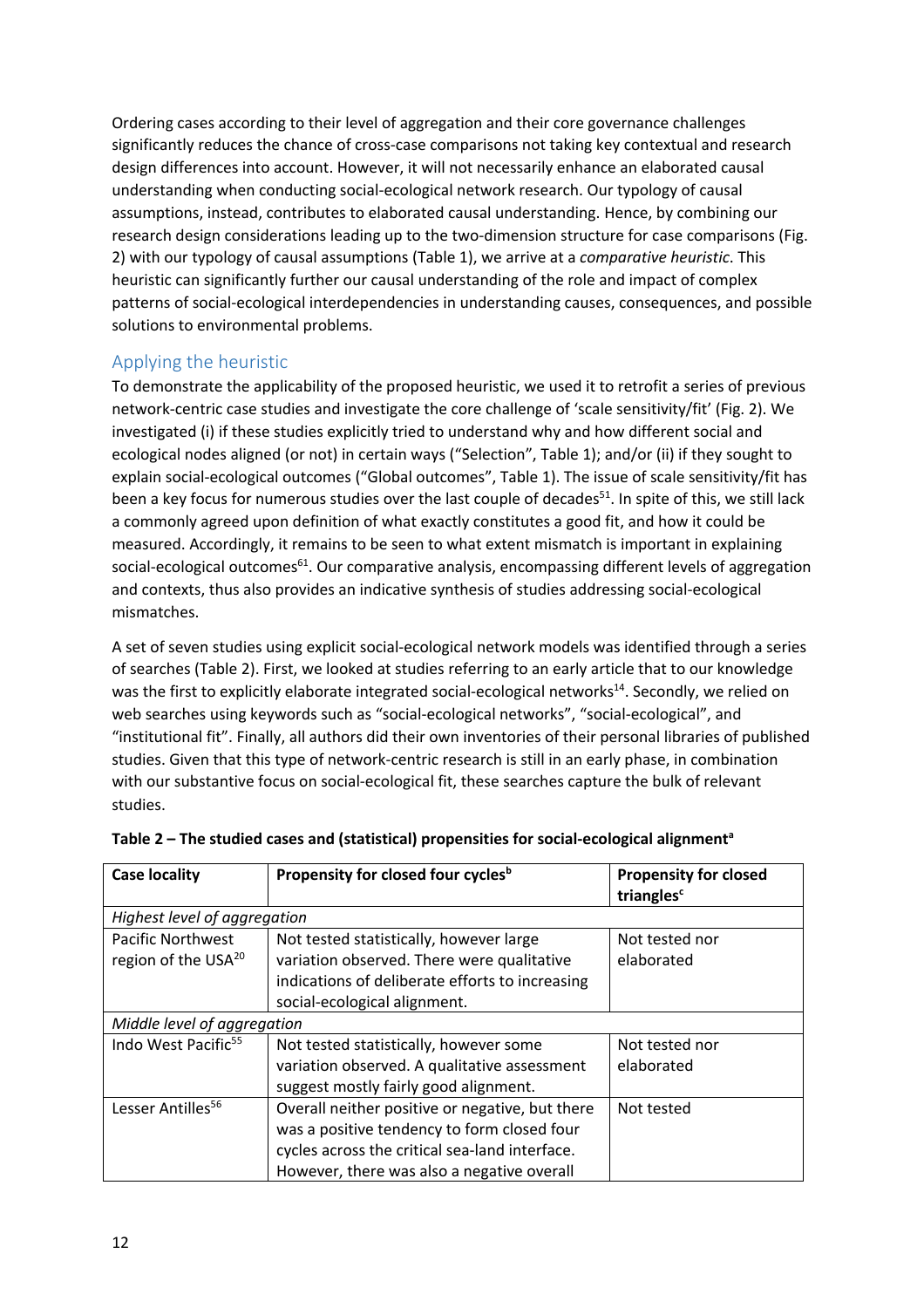|                                 | tendency of actors with a sea versus land<br>focus not to engage with each other. |            |  |  |
|---------------------------------|-----------------------------------------------------------------------------------|------------|--|--|
| Lowest level of aggregation     |                                                                                   |            |  |  |
| Western Australia <sup>57</sup> | Negative                                                                          | Positive   |  |  |
| Southern                        | Negative                                                                          | Positive   |  |  |
| Madagascar $^{17}$              |                                                                                   |            |  |  |
| Coastal southern                | Not tested                                                                        | Negative   |  |  |
| Kenya <sup>17</sup>             |                                                                                   |            |  |  |
| County of                       | Neither positive or negative                                                      | Not tested |  |  |
| Stockholm, Sweden <sup>62</sup> |                                                                                   |            |  |  |

*<sup>a</sup> Propensity for social-ecological alignment implies a selection process where, for example, actors prefer to engage with other actors and ecological entities in ways to enhance the social-ecological fit.*

*<sup>b</sup> Two linked social entities are linked to two interdependent ecological entities, see Fig. 3b*

*<sup>c</sup> Same social entity is linked to two interdependent ecological entities, see Fig. 3c*

We found that the studies differed substantially in their causal aims, and causal assumptions were often not clearly articulated. Only one study expressed an explicit ambition to elaborate causal assumptions where the social-ecological network could potentially explain social-ecological outcomes (the "Global network outcome" and "Global outcomes derived from and mediated by individual choices and behaviors in networks", Table 1). This illustrates the need for future research in this domain that more explicitly elaborates causality and causal assumptions.

One study fits to the highest level of aggregation, and is based in the coastal Pacific Northwest of the USA<sup>20</sup>. Two studies fit in the middle level of aggregation. The first spans the coral triangle and beyond in the Indo West Pacific and includes 13 states<sup>55</sup>. The second is based in the Lesser Antilles in the Caribbean Sea and focuses on two regions: the southwest coast of Dominica and the southeast coast of Saint Lucia 56. Three studies fit in the lowest level of aggregation. The first encompasses two cases: an agricultural landscape in Madagascar, and a small-scale fishery in Kenya<sup>17,63</sup>. The second study is based in Western Australia and analyzes a large-scale conservation program<sup>57</sup>. The third study is based in and around metropolitan Stockholm in Sweden.

Social-ecological alignment was assessed using two kinds of network constructs at various levels of aggregation – at the lowest level, an analysis of full-fledged social-ecological networks (Fig. 1 and 3a), and at the highest level, a compressed version in which social and ecological nodes were merged into one combined node (Fig. 3d, see also section in Supplementary Information on multiplex networks). In the former, the identified studies all analyzed their respective network in terms of the prevalence of certain micro-level configurations ("motifs")<sup>10</sup> (Fig. 3b & c). It is not our intention to delve deeply into exactly how social-ecological networks could and should be analyzed given different study aims and empirical considerations (the Supplementary Information provides some suggestions of suitable analytical methods for different purposes). Nonetheless, these studies illustrate different analytical possibilities all aiming to reveal how patterns of social-ecological interdependencies can be theoretically and empirically associated with, in this example, differing capacities to effectively address environmental problems at appropriate scales.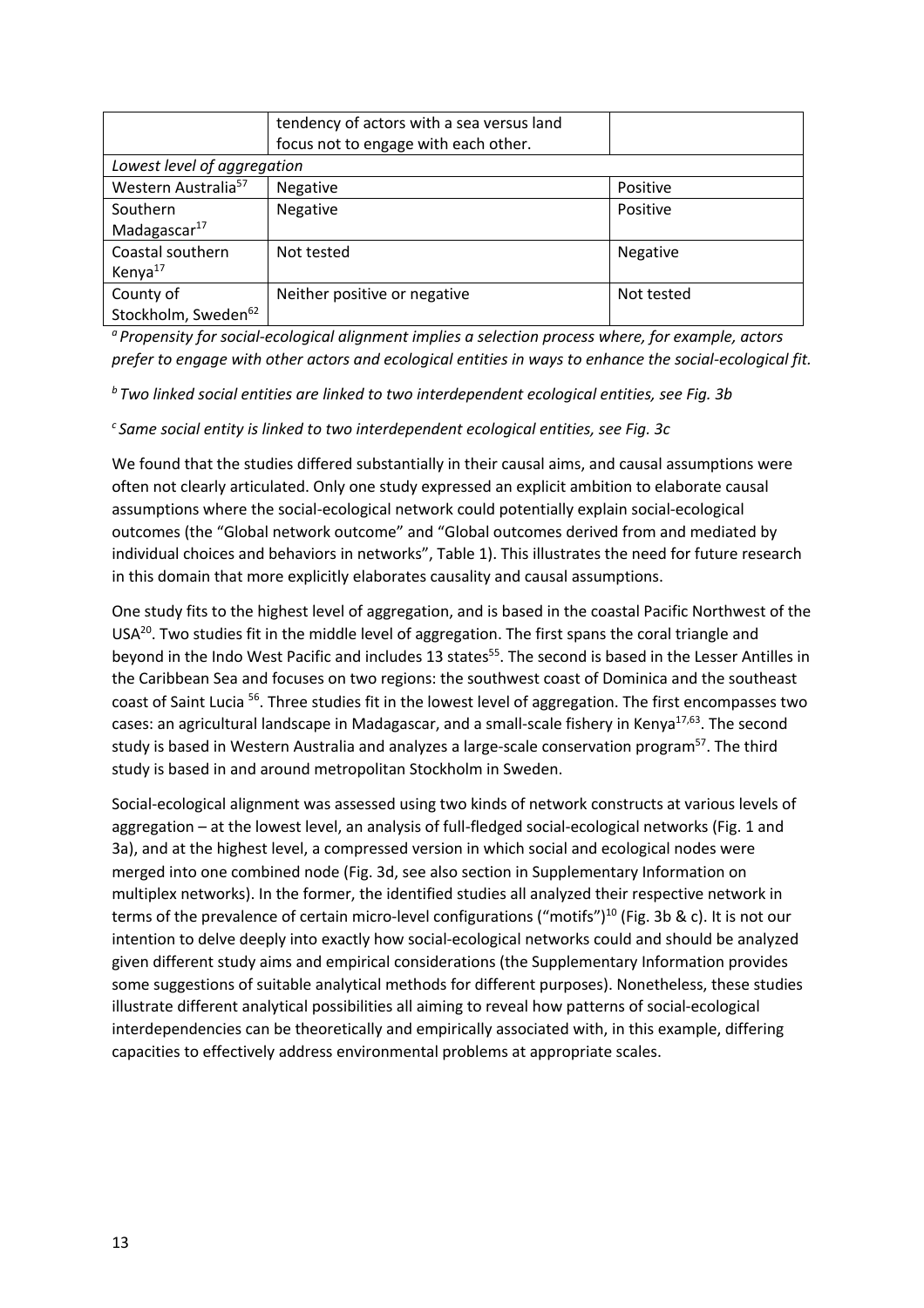

*Fig 3. Social-ecological alignment in social-ecological networks. (a) represents an example of a social-ecological network (social nodes are red, ecological nodes are green), and (b) and (c) represent two micro-level configurations present in the network that capture distinct aspects of socialecological alignment. In (b), two linked social entities are separately linked to two interdependent ecological entities, hence this configuration represents a closed loop where social- and ecological links are aligned horizontally (closed four cycle). In (c), the same social entity is linked to two interdependent ecological entities, thus forming a closed loop (closed triangle, representing vertical alignment). The histograms in (b) and (c) depict how frequent these configurations appear in the social-ecological network compared to what we would expect by chance (i.e., the blue bars represent the results from a large number of simulated random networks, and the red bar represents the empirical network)*<sup>16</sup>*. In (d), a more simplistic social-ecological network is formed, where the nodes represent both social and ecological entities, but the social and ecological links are preserved as separate links (here laid out in the two planes named 'ecological connectivity' and 'social connectivity')*<sup>55</sup>*. The top plane captures to what extent the social and ecological links are aligned, i.e., the degree of social-ecological alignment, where an orange link implies a high degree of mismatch.* 

Our schematic comparative analysis (presented more in-depth in the Supplementary Information) suggests that horizontal social and ecological alignment (Fig. 3b, d) are more common among higher levels of aggregation (Table 2). The propensities of actors to strive towards a tight alignment between an actor and any two interdependent ecological entities (vertical social-ecological alignment, Fig. 3c), however, seems to vary from case to case (Table 2). The one study attempting to examine whether global outcomes (Table 1) related to social-ecological structure relied on a twocase cross-sectional comparison at the lowest level of aggregation. Nonetheless, results from this study indicate that vertical social-ecological alignment (Fig. 3c) is associated with more desirable outcomes.

Based on the small number of cases, we refrain from drawing any far-reaching conclusions about social-ecological mismatch. In addition to the low number of cases, a full-fledged comparative analysis should ideally also address how exogenous macro social-political variables condition the effect that structures of social-ecological networks can have on outcomes (as well as control for the implication of other core governance challenges potentially also being present). However, we argue that the heuristic showed utility in enabling useful cross-case analyses. Ultimately, the full strength of the heuristic can only be unlocked if applied also a priori upon *initial study design*, and not only post priori as here.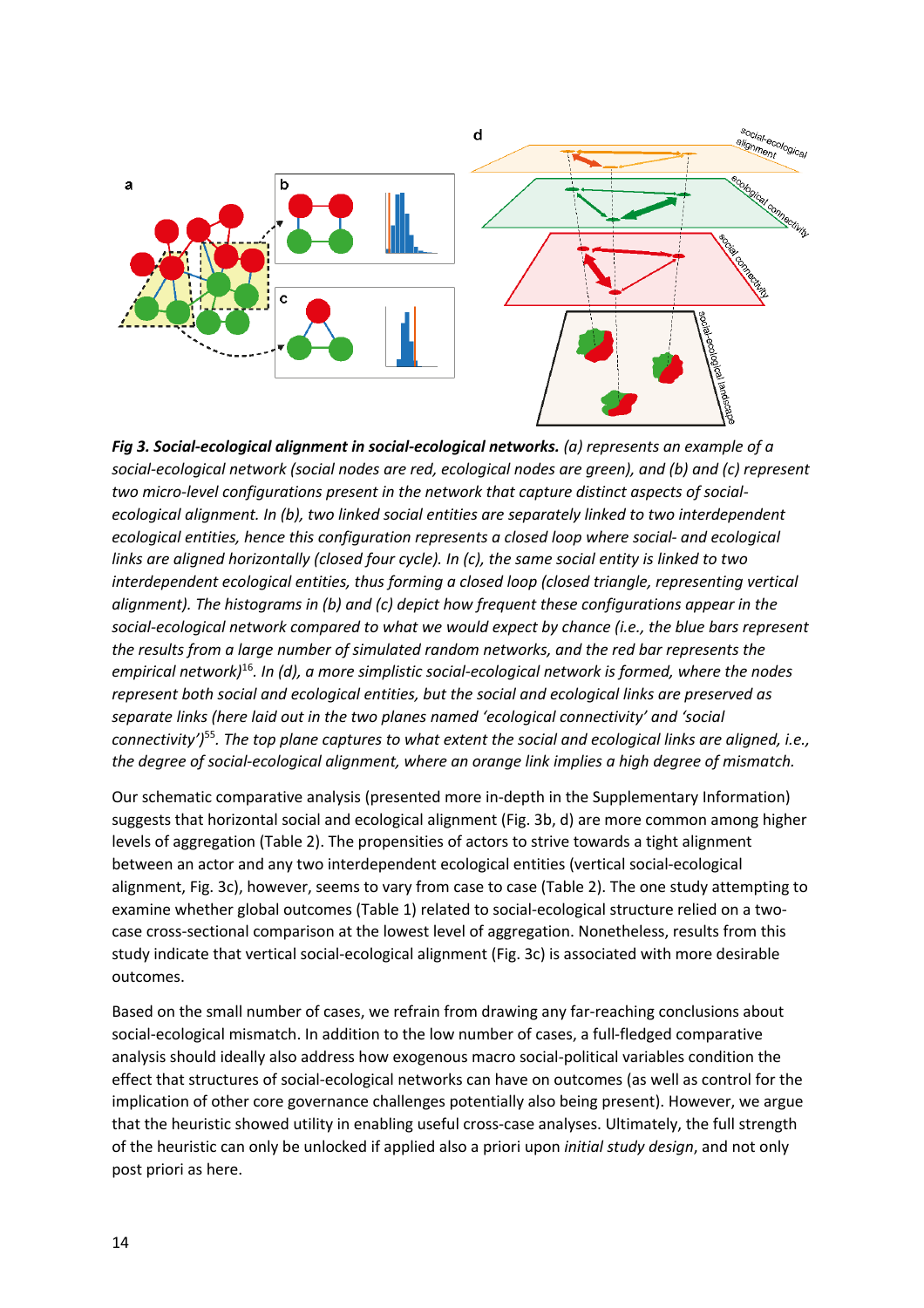# **Conclusions**

The crucial importance of a better understanding of the causes and consequences of complex patterns of social-ecological interdependencies in social-ecological systems is frequently advocated. Integrated social-ecological network approaches have recently been proposed and applied in furthering this line of research, and early achievements are encouraging since they shift the research focus towards investigating and theorizing the precise pattern of interdependencies. Early work along these lines has delivered some substantive albeit pending insights, thereby demonstrating these network approaches provide a valuable addition to the broad methodological and theoretical toolbox that is needed to further sustainability research. The work has, however, concentrated on individual case studies given the substantial costs of collecting both social and ecological data needed for this type of research, although the use of online data could in some cases be utilized at lower costs<sup>64</sup>. Our goal in this paper is to begin the work of setting out a direction to help researchers using an explicit social-ecological network approach to orient their own research projects, and/or inspire others to, in one way or another, engage with this emerging research. Our aspiration is that the field encompassing social-ecological network research can, over time, build a corpus of empirical data with the intent to seek generalizations across multiple case studies.

To accomplish this, we argue two key advances are needed. First, there is a need to be more clear on assumptions of causality. To that end, we propose a typology of causal relationships in order to facilitate a research process where causal assumptions are made clear, and where the choices of applied analytical methods are congruent with these assumptions. Second, there is a need to rapidly move beyond the possible idiosyncrasies inherent in single cross sectional case studies. Instead, research programs coordinating worldwide and systematic efforts to gather data facilitating comparability and synthesis of insights across different cases and context are paramount to the generation of cumulative knowledge (cf. ref.<sup>63,28</sup>). To that end, we present some unifying research design considerations to facilitate comparisons across case studies taking on a social-ecological network approach. These considerations are also useful in their own right in helping researchers to elaborate some critical decisions in defining the study object. Further, based on the assumption that any given environmental problem is not inherently unique, but instead typically reflects, to a varying extent, a series of re-occurring features, a set of core *governance challenges* that occur repeatedly across many different cases and contexts are defined.

These advances are combined into a comprehensive heuristic suitable for cross-case comparisons with the objective to advance generalizable theory developed within relevant, and theoretically and empirically defendable, bounds. Using a small set of previous studies, we illustrate the potential for our heuristic. This comparative analysis does yield some new insights in relation to the core governance challenge *scale sensitivity/fit*, even though the number of relevant cases is small. Our heuristic expands the existing toolbox of research approaches, thereby advancing progress towards empirically revealing the root causes and effects of complex social-ecological interdependencies across different scales and contexts.

### References

- 1. Centeno, M. A., Nag, M., Patterson, T. S., Shaver, A. & Windawi, A. J. The Emergence of Global Systemic Risk. *Annu. Rev. Sociol.* **41**, 65–85 (2015).
- 2. Lambin, E. F. & Meyfroidt, P. Global land use change, economic globalization, and the looming land scarcity. *Proc. Natl. Acad. Sci. U. S. A.* **108**, 3465–3472 (2011).
- 3. May, R. M., Levin, S. A. & Sugihara, G. Ecology for bankers. *Nature* **451**, 893–895 (2008).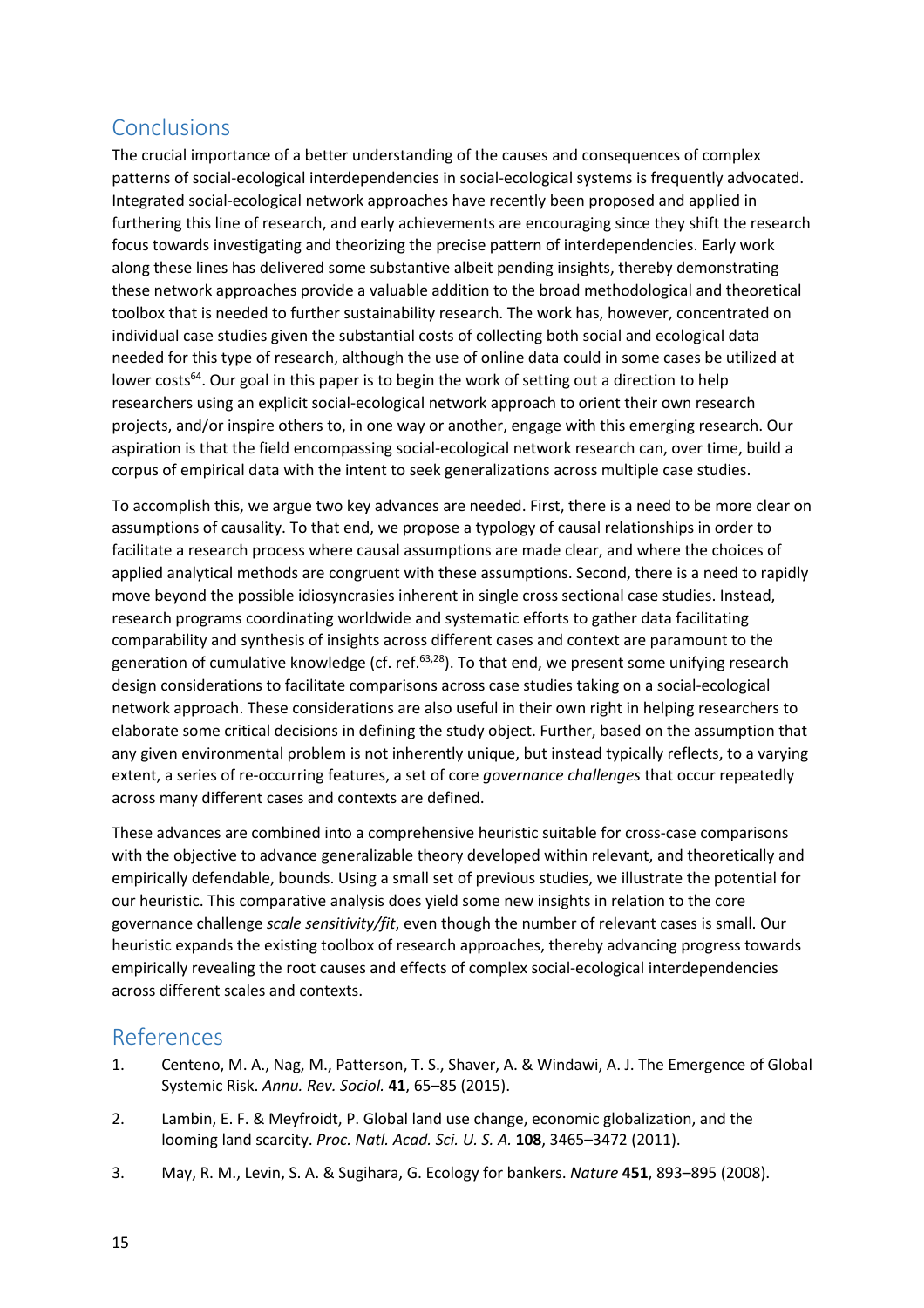- 4. Yu, Y., Feng, K. & Hubacek, K. Tele-connecting local consumption to global land use. *Glob. Environ. Chang.* **23**, 1178–1186 (2013).
- 5. DeFries, R. & Nagendra, H. Ecosystem management as a wicked problem. *Science.* **356**, 265– 270 (2017).
- 6. Ostrom, E. A General Framework for Analyzing Sustainability of Social-Ecological Systems. *Science.* **325**, 419–22 (2009).
- 7. Berkes, F., Folke, C. & Colding, J. *Navigating Social-Ecological Systems: Building Resilience for Complexity and Change*. (Cambridge University Press, 2003).
- 8. Pelosi, C., Goulard, M. & Balent, G. The spatial scale mismatch between ecological processes and agricultural management: Do difficulties come from underlying theoretical frameworks? *Agric. Ecosyst. Environ.* **139**, 455–462 (2010).
- 9. Stafford, S. G. *et al.* Now is the Time for Action: Transitions and Tipping Points in Complex Environmental Systems. *Environ. Sci. Policy Sustain. Dev.* **52**, 38–45 (2009).
- 10. Moreno, J. L. & Jennings, H. H. Statistics of social configurations. *Sociometry* **1**, 342–374 (1938).
- 11. Paine, R. T. Food Webs: Linkage, Interaction Strength and Community Infrastructure. *J. Anim. Ecol.* **49**, 666–685 (1980).
- 12. Bascompte, J., Jordano, P., Melián, C. J. & Olesen, J. M. The nested assembly of plant–animal mutualistic networks. *Proc. Natl. Acad. Sci. U. S. A.* **100**, 9383–9387 (2003).
- 13. Cantwell, M. D. & Forman, R. T. T. Landscape Graphs Ecological Modeling with Graph-Theory to Detect Configurations Common to Diverse Landscapes. *Landsc. Ecol.* **8**, 239–255 (1993).
- 14. Janssen, M. A. *et al.* Toward a Network Perspective of the Study of Resilience in Social-Ecological Systems. *Ecol. Soc.* **11**, 15 (2006).
- 15. Dee, L. E. *et al.* Operationalizing Network Theory for Ecosystem Service Assessments. *Trends Ecol. Evol.* **32**, 118–130 (2017).
- 16. Bodin, Ö. & Tengö, M. Disentangling intangible social–ecological systems. *Glob. Environ. Chang.* **22**, 430–439 (2012).
- 17. Bodin, Ö., Crona, B., Thyresson, M., Golz, A.-L. & Tengö, M. Conservation Success as a Function of Good Alignment of Social and Ecological Structures and Processes. *Conserv. Biol.* **28**, 1371–1379 (2014).
- 18. Bodin, Ö. Collaborative environmental governance: Achieving collective action in socialecological systems. *Science.* **357**, eaan1114 (2017).
- 19. Christensen, N. L. *et al.* The Report of the Ecological Society of America Committee on the Scientific Basis for Ecosystem Management. *Ecol. Appl.* **6**, 665–691 (1996).
- 20. Ekstrom, J. A. & Young, O. R. Evaluating Functional Fit between a Set of Institutions and an Ecosystem. *Ecol. Soc.* **14**, 16 (2009).
- 21. Barnes, M. L. *et al.* Social-Ecological Alignment and Ecological Conditions in Coral Reefs. *Nat. Commun.* **in press**, (2019).
- 22. Brandes, U., Robins, G., McCraine, A. & Wasserman, S. What is network science? *Netw. Sci.* **1**, 1–15 (2013).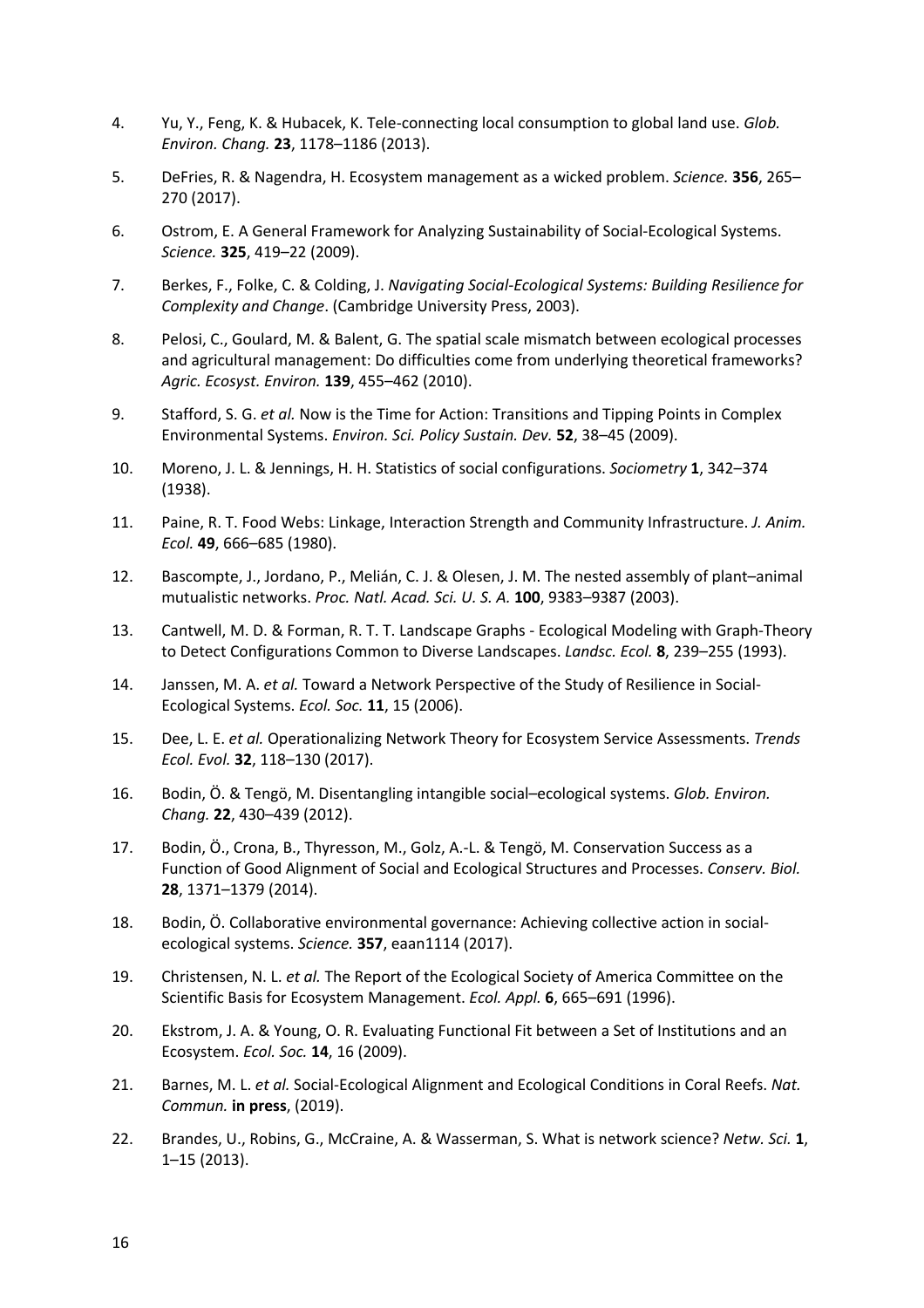- 23. Biesbroek, R., Dupuis, J. & Wellstead, A. Explaining through causal mechanisms: resilience and governance of social–ecological systems. *Curr. Opin. Environ. Sustain.* **28**, 64–70 (2017).
- 24. Magliocca, N. R. *et al.* Closing global knowledge gaps: Producing generalized knowledge from case studies of social-ecological systems. *Glob. Environ. Chang.* **50**, 1–14 (2018).
- 25. Ferraro, P. J., Sanchirico, J. N. & Smith, M. D. Causal inference in coupled human and natural systems. *Proc. Natl. Acad. Sci.* **116**, 5311–5318 (2019).
- 26. Merton, R. K. *Social Theory and Social Structure*. (Free Press, 1968).
- 27. McRae, B. H. & Beier, P. Circuit theory predicts Gene flow in plant and animal populations. *Proc. Natl. Acad. Sci. U. S. A.* **104**, 19885–19890 (2007).
- 28. Robins, G. *Doing Social Network Research: Network-based Research Design for Social Scientists*. (Sage Publications, 2015).
- 29. Berardo, R. & Scholz, J. T. Self-Organizing Policy Networks: Risk, Partner Selection, and Cooperation in Estuaries. *Am. J. Pol. Sci.* **54**, 632–649 (2010).
- 30. Qiu, J. *et al.* Evidence-Based Causal Chains for Linking Health, Development, and Conservation Actions. *Bioscience* **68**, 182–193 (2018).
- 31. Young, O. R. *et al.* A Portfolio Approach to Analyzing Complex Human-Environment Interactions: Institutions and Land Change. *Ecol. Soc.* **11**, 31 (2006).
- 32. Munafò, M. R. & Davey Smith, G. Robust research needs many lines of evidence. *Nature* **553**, 399–401 (2018).
- 33. Janssen, M. A., Holahan, R., Lee, A. & Ostrom, E. Lab Experiments for the Study of Social-Ecological Systems. *Science (80-. ).* **328**, 613–617 (2010).
- 34. Axelrod, R. *The Complexity of Cooperation*. (Princeton University Press, 1997).
- 35. Matous, P. & Wang, P. External exposure, boundary-spanning, and opinion leadership in remote communities: A network experiment. *Soc. Networks* **56**, 10–22 (2019).
- 36. Olsson, L. & Jerneck, A. Social fields and natural systems: integrating knowledge about society and nature. *Ecol. Soc.* **23**, art26 (2018).
- 37. Groce, J. E., Farrelly, M. A., Jorgensen, B. S. & Cook, C. N. Using social-network research to improve outcomes in natural resource management. *Conserv. Biol.* 1–52 (2018). doi:10.1111/cobi.13127
- 38. Lubell, M. Governing Institutional Complexity: The Ecology of Games Framework. *Policy Stud. J.* **41**, 537–559 (2013).
- 39. Raudsepp-Hearne, C., Peterson, G. D. & Bennett, E. M. Ecosystem service bundles for analyzing tradeoffs in diverse landscapes. *Proc. Natl. Acad. Sci. U. S. A.* **107**, 5242–5247 (2010).
- 40. Morrison, T. H. Evolving polycentric governance of the Great Barrier Reef. *Proc. Natl. Acad. Sci.* **114**, E3013–E3021 (2017).
- 41. Fischer, M. Coalition Structures and Policy Change in a Consensus Democracy. *Policy Stud. J.* **42**, 344–366 (2014).
- 42. Ostrom, E. *Governing the Commons: The Evolution of Institutions for Collective Action*. (Cambridge University Press, 1990).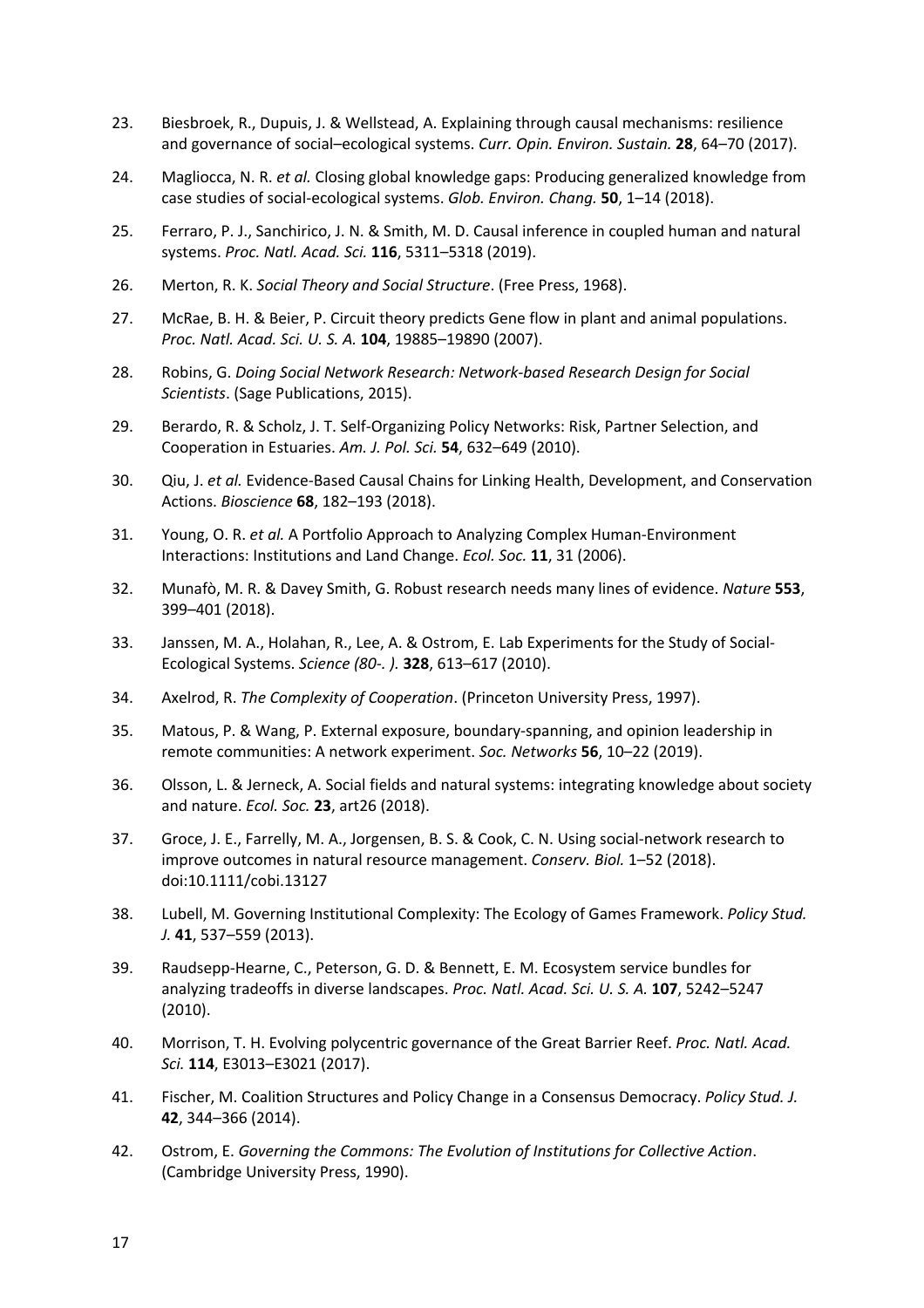- 43. Lubell, M., Jasny, L. & Hastings, A. Network Governance for Invasive Species Management. *Conserv. Lett.* (2016). doi:10.1111/conl.12311
- 44. Barnes, M. L. *et al.* The social structural foundations of adaptation and transformation in social–ecological systems. *Ecol. Soc.* **22**, 16 (2017).
- 45. Bodin, Ö. & Crona, B. I. The role of social networks in natural resource governance: What relational patterns make a difference? *Glob. Environ. Chang.* **19**, 366–374 (2009).
- 46. Levy, M. A. & Lubell, M. N. Innovation, cooperation, and the structure of three regional sustainable agriculture networks in California. *Reg. Environ. Chang.* (2017). doi:10.1007/s10113-017-1258-6
- 47. Mcallister, R. R. J., Robinson, C. J., Maclean, K., Perry, S. & Liu, S. Balancing collaboration with coordination: Contesting eradication in the Australian plant pest and disease biosecurity system. *Int. J. commons* **11**, (2017).
- 48. Koontz, T. M. & Newig, J. From Planning to Implementation: Top-Down and Bottom-Up Approaches for Collaborative Watershed Management. *Policy Stud. J.* **42**, 416–442 (2014).
- 49. Meyfroidt, P. *et al.* Middle-range theories of land system change. *Glob. Environ. Chang.* **53**, 52–67 (2018).
- 50. Folke, C., Pritchard, L., Berkes, F., Colding, J. & Svedin, U. The problem of fit between ecosystems and institutions: ten years later. *Ecol. Soc.* **12**, 30 (2007).
- 51. Epstein, G. *et al.* Institutional fit and the sustainability of social–ecological systems. *Curr. Opin. Environ. Sustain.* **14**, 34–40 (2015).
- 52. Alexander, S. M., Armitage, D., Carrington, P. J. & Bodin, Ö. Examining horizontal and vertical social ties to achieve social-ecological fit in an emerging marine reserve network. *Aquat. Conserv. Mar. Freshw. Ecosyst.* **27**, 1209–1223 (2017).
- 53. Chadès, I. *et al.* General rules for managing and surveying networks of pests, diseases, and endangered species. *Proc. Natl. Acad. Sci. U. S. A.* **108**, 8323–8328 (2011).
- 54. McAllister, R. R. J. *et al.* From local to central: a network analysis of who manages plant pest and disease outbreaks across scales. *Ecol. Soc.* **20**, (2015).
- 55. Treml, E., Fidelman, P. I. J., Kininmonth, S., Ekstrom, J. & Bodin, Ö. Analyzing the (mis)fit between the institutional and ecological networks of the Indo-West Pacific. *Glob. Environ. Chang.* **31**, 263–271 (2015).
- 56. Pittman, J. & Armitage, D. How does network governance affect social-ecological fit across the land-sea interface? An empirical assessment from the Lesser Antilles. *Ecol. Soc.* **22**, art5 (2017).
- 57. Guerrero, A. M., Bodin, Ö., McAllister, R. R. J. & Wilson, K. A. Achieving social-ecological fit through bottom-up collaborative governance: an empirical investigation. *Ecol. Soc.* **20**, 41 (2015).
- 58. Sayles, J. S. & Baggio, J. A. Social–ecological network analysis of scale mismatches in estuary watershed restoration. *Proc. Natl. Acad. Sci.* 201604405 (2017). doi:10.1073/pnas.1604405114
- 59. Bodin, Ö. & Nohrstedt, D. Formation and performance of collaborative disaster management networks: Evidence from a Swedish wildfire response. *Glob. Environ. Chang.* **41**, 183–194 (2016).